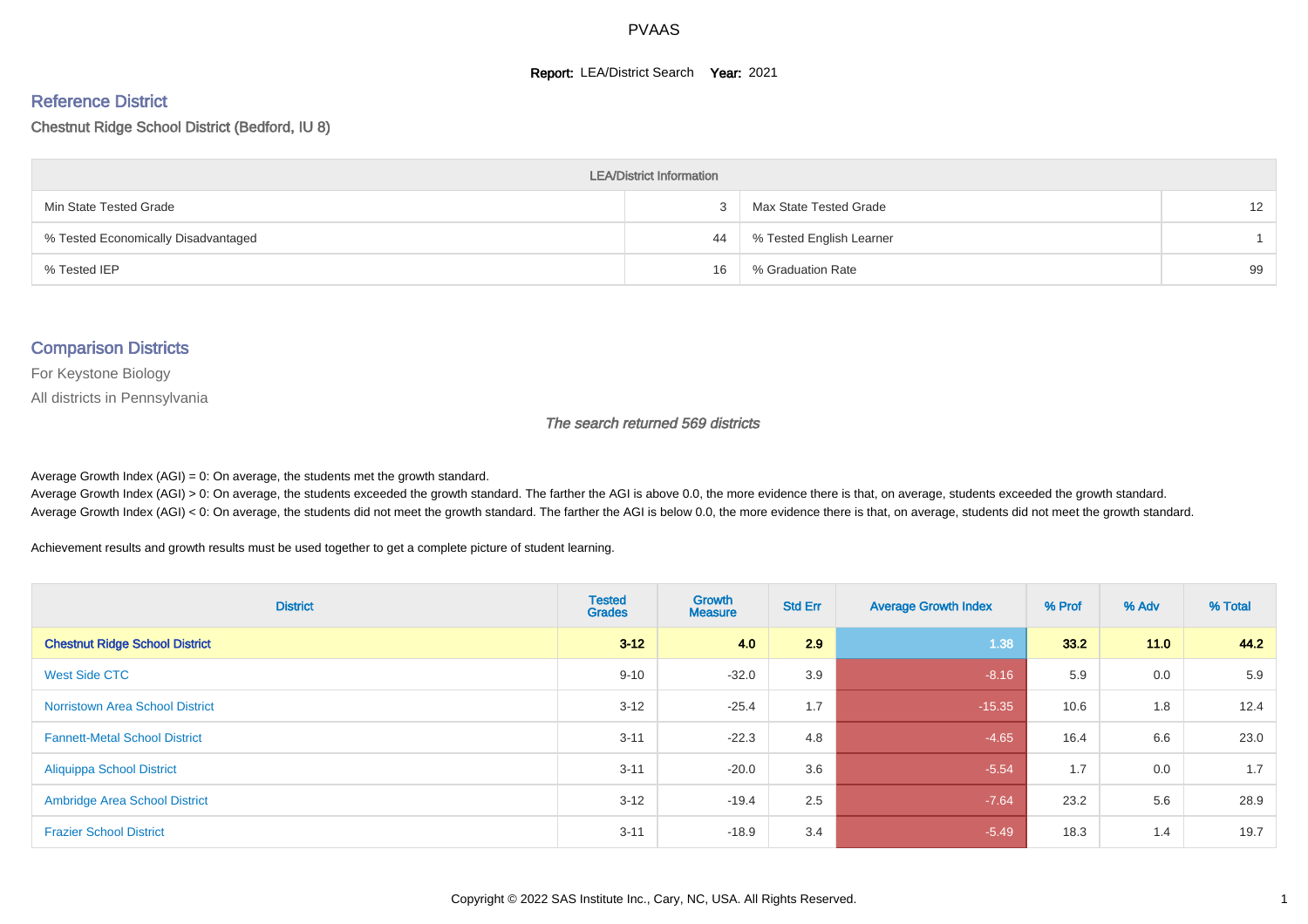| <b>District</b>                                    | <b>Tested</b><br><b>Grades</b> | <b>Growth</b><br><b>Measure</b> | <b>Std Err</b> | <b>Average Growth Index</b> | % Prof | % Adv   | % Total |
|----------------------------------------------------|--------------------------------|---------------------------------|----------------|-----------------------------|--------|---------|---------|
| <b>Chestnut Ridge School District</b>              | $3 - 12$                       | 4.0                             | 2.9            | 1.38                        | 33.2   | $11.0$  | 44.2    |
| <b>Big Beaver Falls Area School District</b>       | $3 - 11$                       | $-17.9$                         | 2.8            | $-6.27$                     | 9.4    | $2.8\,$ | 12.2    |
| <b>Muhlenberg School District</b>                  | $3 - 10$                       | $-17.8$                         | 1.9            | $-9.34$                     | 12.4   | 4.6     | 17.0    |
| <b>York City School District</b>                   | $3-12$                         | $-17.7$                         | 1.8            | $-10.05$                    | 3.2    | 0.7     | 3.9     |
| <b>Cheltenham School District</b>                  | $3 - 11$                       | $-17.6$                         | 2.0            | $-8.74$                     | 24.4   | 8.3     | 32.6    |
| Imhotep Institute Charter High School              | $9 - 11$                       | $-17.6$                         | 5.8            | $-3.03$                     | 15.4   | 0.0     | 15.4    |
| <b>Williamsburg Community School District</b>      | $3 - 11$                       | $-16.9$                         | 4.1            | $-4.14$                     | 22.4   | 0.0     | 22.4    |
| <b>Allentown City School District</b>              | $3 - 12$                       | $-16.9$                         | 1.4            | $-12.37$                    | 5.9    | 0.4     | 6.3     |
| <b>Chartiers-Houston School District</b>           | $3 - 10$                       | $-16.5$                         | 3.5            | $-4.79$                     | 26.3   | 6.6     | 32.9    |
| Meyersdale Area School District                    | $3 - 11$                       | $-16.1$                         | 3.3            | $-4.94$                     | 20.3   | 5.8     | 26.1    |
| <b>Washington School District</b>                  | $3 - 11$                       | $-15.9$                         | 2.9            | $-5.44$                     | 12.9   | 1.7     | 14.7    |
| <b>North Hills School District</b>                 | $3 - 11$                       | $-15.8$                         | 1.8            | $-8.84$                     | 26.4   | 19.8    | 46.2    |
| La Academia Partnership Charter School             | $6 - 11$                       | $-15.5$                         | 5.7            | $-2.70$                     | 2.3    | $0.0\,$ | 2.3     |
| <b>Turkeyfoot Valley Area School District</b>      | $3 - 12$                       | $-15.4$                         | 5.8            | $-2.66$                     | 3.8    | 3.8     | 7.6     |
| <b>Lincoln Park Performing Arts Charter School</b> | $7 - 11$                       | $-14.9$                         | 2.7            | $-5.45$                     | 39.3   | 8.9     | 48.2    |
| Philadelphia Academy Charter School                | $3 - 11$                       | $-14.7$                         | 2.7            | $-5.42$                     | 21.6   | 3.9     | 25.5    |
| <b>Hanover Area School District</b>                | $3 - 11$                       | $-14.7$                         | 4.7            | $-3.13$                     | 12.1   | 3.0     | 15.2    |
| <b>Executive Education Academy Charter School</b>  | $3 - 10$                       | $-14.6$                         | 3.0            | $-4.81$                     | 8.5    | 1.2     | 9.8     |
| <b>Shade-Central City School District</b>          | $3 - 11$                       | $-14.6$                         | 4.0            | $-3.68$                     | 9.6    | 0.0     | 9.6     |
| <b>Northwestern School District</b>                | $3 - 11$                       | $-14.6$                         | 3.2            | $-4.51$                     | 32.5   | 13.7    | 46.2    |
| <b>Butler Area School District</b>                 | $3 - 11$                       | $-14.1$                         | 1.5            | $-9.60$                     | 26.4   | 11.1    | 37.5    |
| <b>Greater Latrobe School District</b>             | $3 - 11$                       | $-14.1$                         | 2.0            | $-7.14$                     | 41.0   | 12.6    | 53.6    |
| <b>California Area School District</b>             | $3 - 10$                       | $-13.7$                         | 4.5            | $-3.06$                     | 41.7   | 16.7    | 58.3    |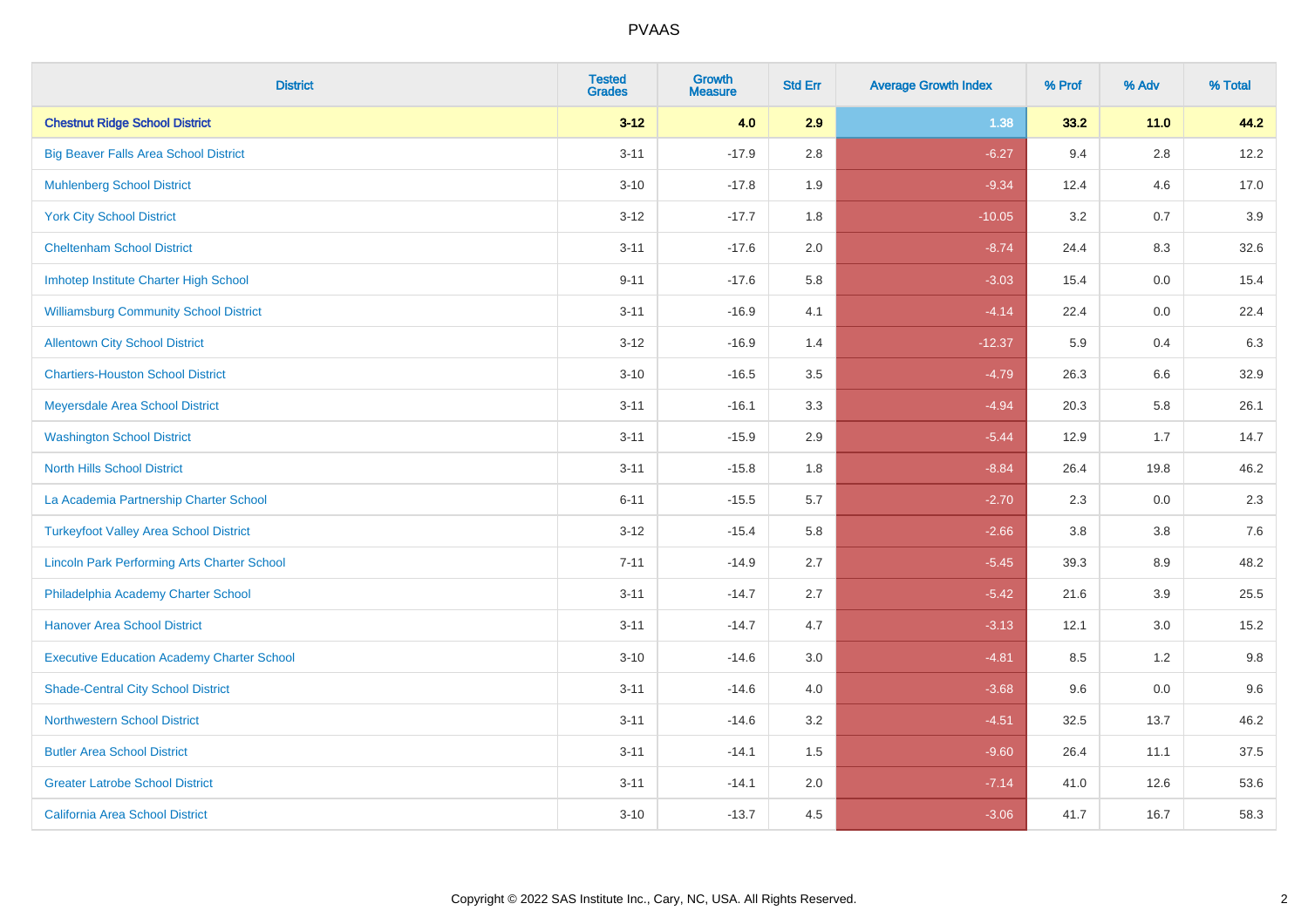| <b>District</b>                                | <b>Tested</b><br><b>Grades</b> | <b>Growth</b><br><b>Measure</b> | <b>Std Err</b> | <b>Average Growth Index</b> | % Prof | % Adv   | % Total |
|------------------------------------------------|--------------------------------|---------------------------------|----------------|-----------------------------|--------|---------|---------|
| <b>Chestnut Ridge School District</b>          | $3 - 12$                       | 4.0                             | 2.9            | 1.38                        | 33.2   | 11.0    | 44.2    |
| <b>New Castle Area School District</b>         | $3 - 12$                       | $-13.6$                         | 2.3            | $-5.99$                     | 17.6   | $2.0\,$ | 19.5    |
| <b>Central Fulton School District</b>          | $3 - 11$                       | $-13.3$                         | 3.2            | $-4.20$                     | 18.1   | 9.7     | 27.8    |
| <b>Panther Valley School District</b>          | $3-12$                         | $-13.3$                         | 3.2            | $-4.10$                     | 31.5   | 4.1     | 35.6    |
| <b>Greenville Area School District</b>         | $3 - 11$                       | $-13.2$                         | 3.0            | $-4.45$                     | 32.1   | 4.6     | 36.7    |
| Morrisville Borough School District            | $3 - 11$                       | $-13.1$                         | 3.7            | $-3.52$                     | 4.9    | 1.6     | 6.6     |
| <b>Tussey Mountain School District</b>         | $3 - 12$                       | $-13.0$                         | 3.3            | $-3.93$                     | 11.1   | 3.2     | 14.3    |
| <b>Riverview School District</b>               | $3 - 11$                       | $-13.0$                         | 4.0            | $-3.29$                     | 43.1   | 7.8     | 51.0    |
| <b>Pittsburgh School District</b>              | $3 - 11$                       | $-13.0$                         | 1.1            | $-12.25$                    | 16.1   | 6.5     | 22.6    |
| <b>Tacony Academy Charter School</b>           | $3 - 11$                       | $-12.9$                         | 3.3            | $-3.90$                     | 8.6    | 1.4     | 10.0    |
| <b>Central Cambria School District</b>         | $3 - 11$                       | $-12.7$                         | 2.3            | $-5.61$                     | 19.4   | 7.4     | 26.9    |
| <b>Neshannock Township School District</b>     | $3 - 10$                       | $-12.5$                         | 2.7            | $-4.73$                     | 29.0   | 13.0    | 42.0    |
| <b>Ellwood City Area School District</b>       | $3 - 11$                       | $-12.5$                         | 3.1            | $-4.00$                     | 26.7   | 8.7     | 35.4    |
| <b>Southmoreland School District</b>           | $3 - 11$                       | $-12.5$                         | 3.1            | $-4.04$                     | 33.3   | 15.5    | 48.8    |
| <b>Wilkes-Barre Area School District</b>       | $3 - 11$                       | $-12.4$                         | 2.4            | $-5.18$                     | 14.2   | 3.7     | 17.9    |
| <b>Hanover Public School District</b>          | $3 - 11$                       | $-12.4$                         | 2.7            | $-4.50$                     | 22.7   | $6.2\,$ | 28.9    |
| <b>Girard School District</b>                  | $3 - 11$                       | $-12.3$                         | 2.6            | $-4.76$                     | 29.7   | 18.9    | 48.6    |
| <b>Dunmore School District</b>                 | $3 - 11$                       | $-12.2$                         | 2.7            | $-4.51$                     | 15.0   | 5.3     | 20.4    |
| <b>Mcguffey School District</b>                | $3 - 11$                       | $-12.1$                         | 3.0            | $-4.06$                     | 12.8   | 5.9     | 18.6    |
| Jefferson-Morgan School District               | $3 - 10$                       | $-12.0$                         | 3.9            | $-3.09$                     | 28.6   | 6.1     | 34.7    |
| <b>West Mifflin Area School District</b>       | $3-12$                         | $-11.9$                         | 2.5            | $-4.77$                     | 15.9   | 4.0     | 19.9    |
| <b>Windber Area School District</b>            | $3 - 11$                       | $-11.9$                         | 3.0            | $-3.94$                     | 41.0   | 10.3    | 51.3    |
| Lehigh Valley Charter High School For The Arts | $9 - 10$                       | $-11.8$                         | 2.5            | $-4.76$                     | 28.9   | 5.7     | 34.6    |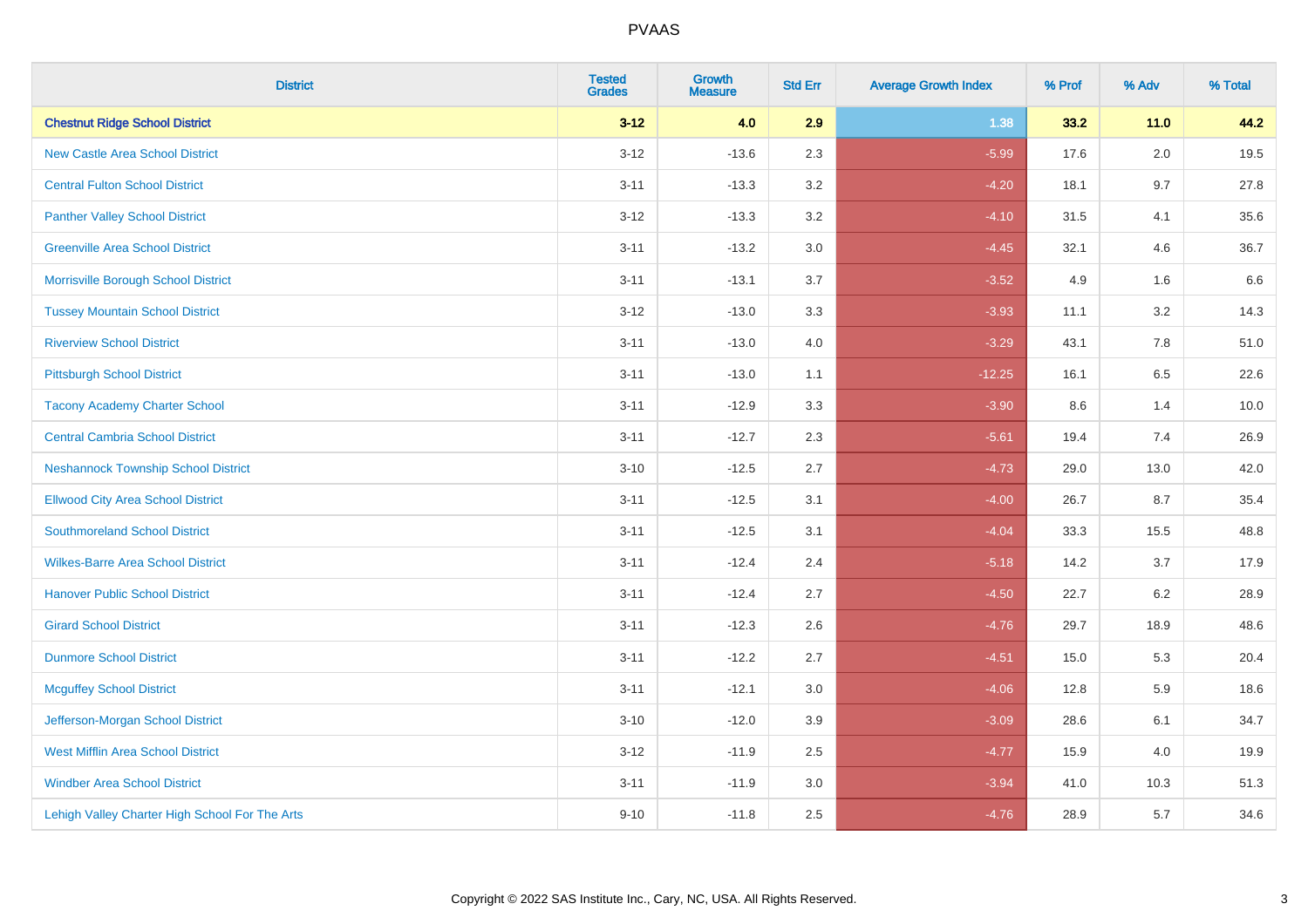| <b>District</b>                               | <b>Tested</b><br><b>Grades</b> | <b>Growth</b><br><b>Measure</b> | <b>Std Err</b> | <b>Average Growth Index</b> | % Prof | % Adv  | % Total |
|-----------------------------------------------|--------------------------------|---------------------------------|----------------|-----------------------------|--------|--------|---------|
| <b>Chestnut Ridge School District</b>         | $3 - 12$                       | 4.0                             | 2.9            | 1.38                        | 33.2   | $11.0$ | 44.2    |
| <b>Derry Area School District</b>             | $3 - 11$                       | $-11.8$                         | 2.6            | $-4.53$                     | 34.8   | 6.1    | 40.9    |
| <b>Moniteau School District</b>               | $3 - 11$                       | $-11.8$                         | 2.9            | $-4.07$                     | 22.6   | 5.0    | 27.6    |
| Jefferson County-Dubois AVTS                  | $9 - 11$                       | $-11.7$                         | 3.1            | $-3.72$                     | 17.6   | 2.8    | 20.4    |
| <b>Williamsport Area School District</b>      | $3 - 11$                       | $-11.7$                         | 1.4            | $-8.29$                     | 18.2   | 10.5   | 28.7    |
| <b>Forbes Road School District</b>            | $3 - 11$                       | $-11.5$                         | 4.7            | $-2.43$                     | 23.1   | 10.3   | 33.3    |
| <b>Old Forge School District</b>              | $3 - 12$                       | $-11.3$                         | 3.1            | $-3.62$                     | 28.6   | 13.2   | 41.8    |
| <b>Burgettstown Area School District</b>      | $3 - 11$                       | $-11.2$                         | 3.2            | $-3.46$                     | 16.0   | 2.7    | 18.7    |
| <b>Mid Valley School District</b>             | $3 - 10$                       | $-11.1$                         | 2.7            | $-4.07$                     | 28.3   | 8.1    | 36.4    |
| Lackawanna Trail School District              | $3 - 10$                       | $-11.0$                         | 3.3            | $-3.35$                     | 13.1   | 18.0   | 31.2    |
| <b>York Co School Of Technology</b>           | $9 - 12$                       | $-10.9$                         | 1.6            | $-6.79$                     | 22.6   | 4.0    | 26.6    |
| <b>East Lycoming School District</b>          | $3 - 11$                       | $-10.9$                         | 2.1            | $-5.08$                     | 22.5   | 8.2    | 30.8    |
| Jim Thorpe Area School District               | $3 - 11$                       | $-10.9$                         | 2.4            | $-4.48$                     | 19.5   | 6.0    | 25.5    |
| <b>Ligonier Valley School District</b>        | $3 - 11$                       | $-10.8$                         | 3.1            | $-3.43$                     | 34.1   | 5.8    | 39.9    |
| <b>General Mclane School District</b>         | $3 - 11$                       | $-10.7$                         | 2.4            | $-4.40$                     | 34.0   | 15.6   | 49.6    |
| <b>Mohawk Area School District</b>            | $3 - 11$                       | $-10.5$                         | $2.8\,$        | $-3.75$                     | 35.1   | 10.6   | 45.7    |
| <b>Kennett Consolidated School District</b>   | $3 - 11$                       | $-10.4$                         | 1.7            | $-6.27$                     | 28.7   | 14.0   | 42.7    |
| <b>Commodore Perry School District</b>        | $3 - 11$                       | $-10.4$                         | 4.5            | $-2.30$                     | 29.4   | 5.9    | 35.3    |
| <b>Hempfield Area School District</b>         | $3 - 12$                       | $-10.2$                         | 1.6            | $-6.37$                     | 28.1   | 19.2   | 47.3    |
| <b>Scranton School District</b>               | $3 - 12$                       | $-10.1$                         | 2.5            | $-4.04$                     | 20.0   | 7.7    | 27.7    |
| <b>Milton Area School District</b>            | $3 - 11$                       | $-10.1$                         | 2.5            | $-4.04$                     | 23.0   | 11.3   | 34.2    |
| <b>Lancaster School District</b>              | $3 - 12$                       | $-10.0$                         | 1.4            | $-7.22$                     | 9.0    | 3.9    | 12.8    |
| <b>Clarion-Limestone Area School District</b> | $3 - 12$                       | $-10.0$                         | 3.6            | $-2.76$                     | 28.3   | 20.0   | 48.3    |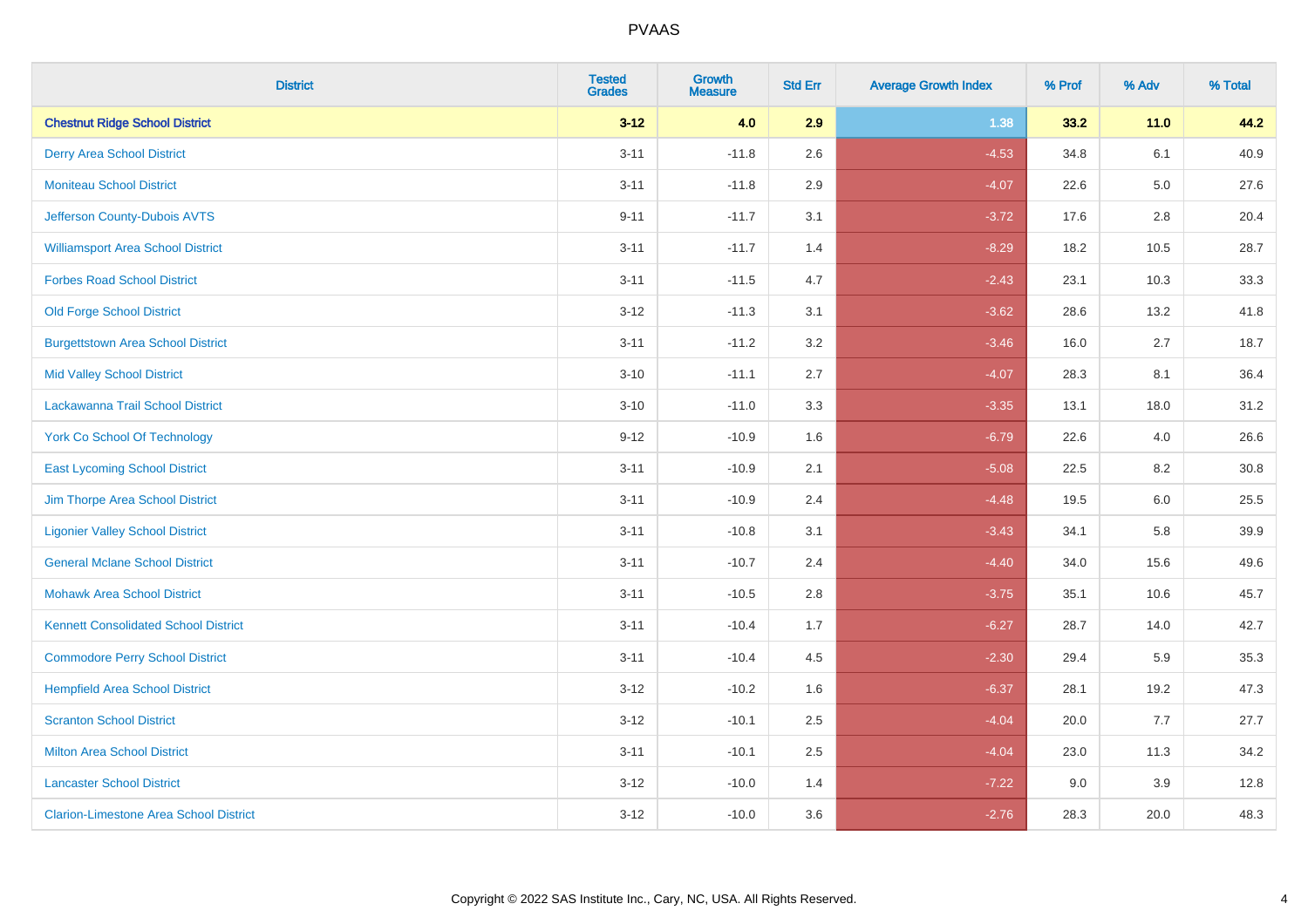| <b>District</b>                                | <b>Tested</b><br><b>Grades</b> | <b>Growth</b><br><b>Measure</b> | <b>Std Err</b> | <b>Average Growth Index</b> | % Prof | % Adv   | % Total |
|------------------------------------------------|--------------------------------|---------------------------------|----------------|-----------------------------|--------|---------|---------|
| <b>Chestnut Ridge School District</b>          | $3 - 12$                       | 4.0                             | 2.9            | 1.38                        | 33.2   | $11.0$  | 44.2    |
| <b>Deer Lakes School District</b>              | $3 - 11$                       | $-10.0$                         | 2.5            | $-4.02$                     | 27.7   | $9.9\,$ | 37.6    |
| <b>Lawrence County CTC</b>                     | $10 - 11$                      | $-9.8$                          | 3.7            | $-2.68$                     | 7.3    | 0.0     | 7.3     |
| <b>Big Spring School District</b>              | $3 - 11$                       | $-9.8$                          | 2.3            | $-4.32$                     | 23.6   | 12.9    | 36.5    |
| <b>West York Area School District</b>          | $3 - 12$                       | $-9.8$                          | 2.7            | $-3.57$                     | 21.9   | 10.9    | 32.8    |
| <b>Mastery Charter School - Gratz Campus</b>   | $7 - 10$                       | $-9.5$                          | 4.6            | $-2.09$                     | 0.0    | 3.4     | 3.4     |
| Jamestown Area School District                 | $3 - 11$                       | $-9.5$                          | 4.1            | $-2.33$                     | 41.5   | 4.9     | 46.3    |
| <b>Antietam School District</b>                | $3 - 10$                       | $-9.5$                          | 3.7            | $-2.57$                     | 20.9   | 1.5     | 22.4    |
| <b>Coatesville Area School District</b>        | $3 - 11$                       | $-9.5$                          | 1.6            | $-5.81$                     | 12.8   | 3.3     | 16.2    |
| <b>Plum Borough School District</b>            | $3 - 11$                       | $-9.4$                          | 2.4            | $-3.98$                     | 32.9   | 27.4    | 60.4    |
| Insight PA Cyber Charter School                | $3 - 11$                       | $-9.4$                          | 5.8            | $-1.62$                     | 25.6   | 4.6     | 30.2    |
| <b>Western Beaver County School District</b>   | $3 - 11$                       | $-9.3$                          | 4.2            | $-2.20$                     | 45.1   | 3.9     | 49.0    |
| <b>Carbon Career &amp; Technical Institute</b> | $9 - 11$                       | $-9.3$                          | 3.2            | $-2.92$                     | 19.6   | 2.2     | 21.7    |
| <b>Chartiers Valley School District</b>        | $3 - 11$                       | $-9.1$                          | 2.1            | $-4.23$                     | 20.7   | 17.4    | 38.0    |
| <b>South Park School District</b>              | $3 - 11$                       | $-8.8$                          | 2.5            | $-3.46$                     | 28.1   | 17.0    | 45.2    |
| <b>Grove City Area School District</b>         | $3 - 12$                       | $-8.8$                          | 2.3            | $-3.89$                     | 25.6   | 16.4    | 42.0    |
| <b>Trinity Area School District</b>            | $3 - 11$                       | $-8.7$                          | 1.8            | $-4.87$                     | 20.9   | 9.8     | 30.8    |
| <b>Union City Area School District</b>         | $3 - 12$                       | $-8.7$                          | 3.3            | $-2.59$                     | 29.7   | 10.9    | 40.6    |
| <b>Shanksville-Stonycreek School District</b>  | $3 - 10$                       | $-8.6$                          | 5.5            | $-1.55$                     | 17.6   | 23.5    | 41.2    |
| Southern Columbia Area School District         | $3 - 11$                       | $-8.5$                          | 3.0            | $-2.83$                     | 30.5   | 12.8    | 43.3    |
| <b>Interboro School District</b>               | $3 - 12$                       | $-8.4$                          | 2.0            | $-4.27$                     | 27.6   | 6.4     | 34.1    |
| <b>Montoursville Area School District</b>      | $3 - 12$                       | $-8.4$                          | 2.6            | $-3.17$                     | 38.8   | 18.2    | 57.0    |
| Salisbury-Elk Lick School District             | $3 - 11$                       | $-8.4$                          | 5.8            | $-1.45$                     | 33.3   | 5.6     | 38.9    |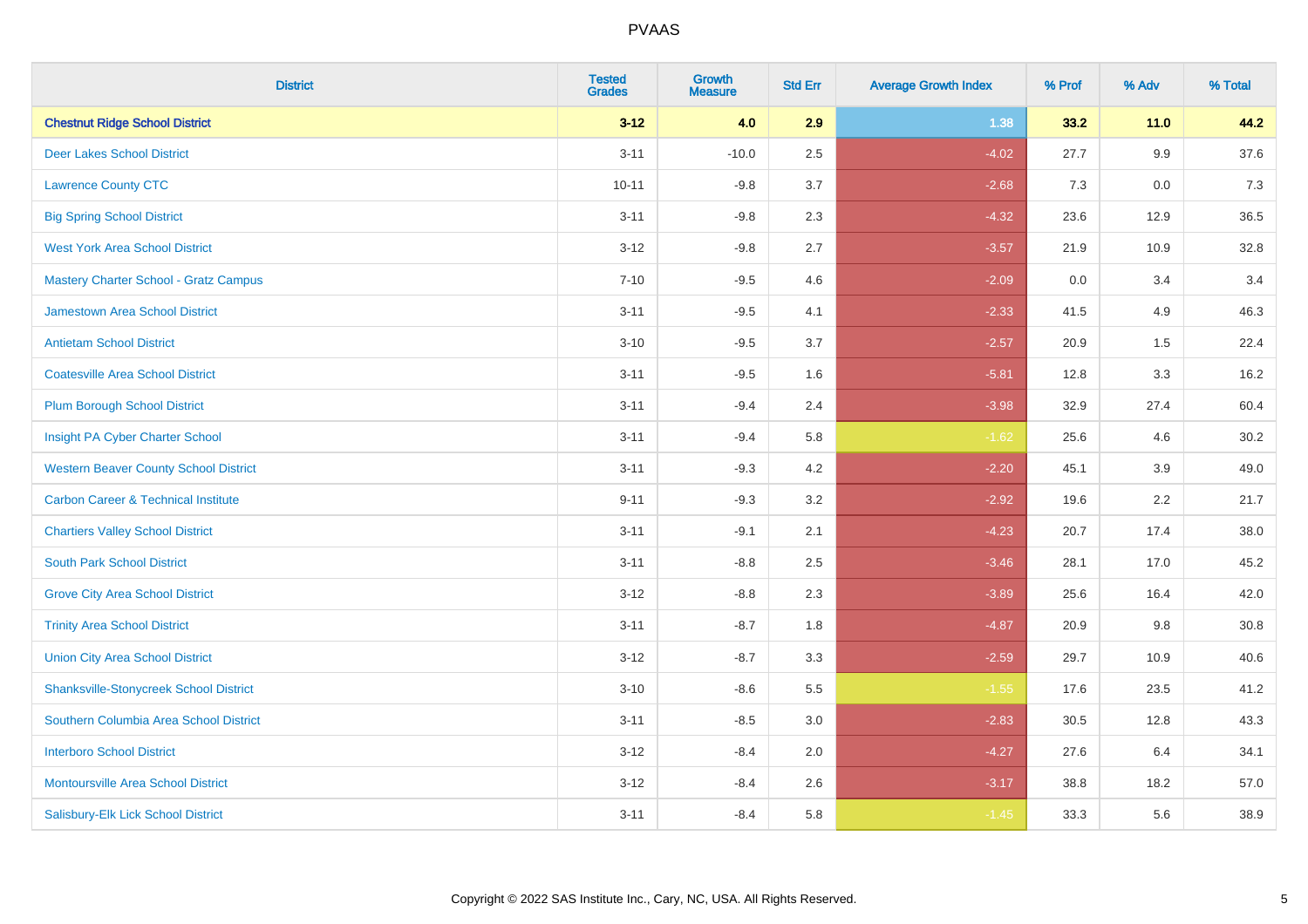| <b>District</b>                               | <b>Tested</b><br><b>Grades</b> | <b>Growth</b><br><b>Measure</b> | <b>Std Err</b> | <b>Average Growth Index</b> | % Prof | % Adv  | % Total |
|-----------------------------------------------|--------------------------------|---------------------------------|----------------|-----------------------------|--------|--------|---------|
| <b>Chestnut Ridge School District</b>         | $3 - 12$                       | 4.0                             | 2.9            | 1.38                        | 33.2   | $11.0$ | 44.2    |
| <b>Shikellamy School District</b>             | $3 - 10$                       | $-8.3$                          | 2.4            | $-3.42$                     | 20.8   | 18.5   | 39.2    |
| <b>Achievement House Charter School</b>       | $7 - 11$                       | $-8.2$                          | 3.6            | $-2.28$                     | 16.7   | 2.8    | 19.4    |
| <b>Pittston Area School District</b>          | $3 - 11$                       | $-8.2$                          | 2.2            | $-3.75$                     | 26.7   | 14.8   | 41.5    |
| <b>West Greene School District</b>            | $3 - 11$                       | $-8.1$                          | 3.9            | $-2.08$                     | 31.0   | 11.9   | 42.9    |
| Boys Latin Of Philadelphia Charter School     | $6 - 12$                       | $-8.0$                          | 2.7            | $-3.02$                     | 1.4    | 0.0    | 1.4     |
| <b>Jenkintown School District</b>             | $3 - 11$                       | $-7.9$                          | 4.1            | $-1.92$                     | 34.1   | 27.3   | 61.4    |
| <b>Mount Carmel Area School District</b>      | $3 - 11$                       | $-7.9$                          | 2.3            | $-3.38$                     | 18.2   | 4.4    | 22.6    |
| Philadelphia City School District             | $3 - 12$                       | $-7.8$                          | 0.6            | $-13.43$                    | 16.4   | 6.5    | 22.9    |
| <b>Somerset Area School District</b>          | $3 - 11$                       | $-7.6$                          | 2.4            | $-3.17$                     | 21.0   | 14.5   | 35.5    |
| <b>Octorara Area School District</b>          | $3 - 11$                       | $-7.5$                          | 3.2            | $-2.35$                     | 26.1   | 17.0   | 43.2    |
| <b>Redbank Valley School District</b>         | $3 - 11$                       | $-7.5$                          | 3.1            | $-2.41$                     | 12.4   | 10.6   | 23.1    |
| <b>Blairsville-Saltsburg School District</b>  | $3 - 11$                       | $-7.5$                          | 2.8            | $-2.67$                     | 20.1   | 8.2    | 28.3    |
| <b>Bristol Township School District</b>       | $3 - 11$                       | $-7.4$                          | 1.4            | $-5.32$                     | 13.8   | 4.6    | 18.4    |
| <b>West Middlesex Area School District</b>    | $3 - 10$                       | $-7.4$                          | 3.5            | $-2.11$                     | 32.0   | 9.6    | 41.6    |
| Lincoln Leadership Academy Charter School     | $3 - 12$                       | $-7.4$                          | 3.7            | $-1.99$                     | 6.4    | 2.1    | 8.5     |
| Catasauqua Area School District               | $3 - 12$                       | $-7.3$                          | 2.8            | $-2.58$                     | 27.1   | 11.2   | 38.3    |
| <b>Innovative Arts Academy Charter School</b> | $6 - 11$                       | $-7.2$                          | 2.5            | $-2.83$                     | 2.0    | 0.0    | $2.0\,$ |
| <b>Keystone Oaks School District</b>          | $3 - 11$                       | $-7.2$                          | 2.3            | $-3.14$                     | 30.0   | 11.1   | 41.0    |
| <b>Karns City Area School District</b>        | $3 - 11$                       | $-7.2$                          | 2.6            | $-2.71$                     | 26.4   | 20.8   | 47.2    |
| Columbia-Montour AVTS                         | $9 - 10$                       | $-7.1$                          | 2.8            | $-2.52$                     | 19.5   | 3.2    | 22.7    |
| <b>Carmichaels Area School District</b>       | $3 - 10$                       | $-7.0$                          | 3.1            | $-2.30$                     | 17.8   | 9.6    | 27.4    |
| <b>Sto-Rox School District</b>                | $3 - 10$                       | $-7.0$                          | 3.5            | $-1.99$                     | 3.2    | 0.0    | 3.2     |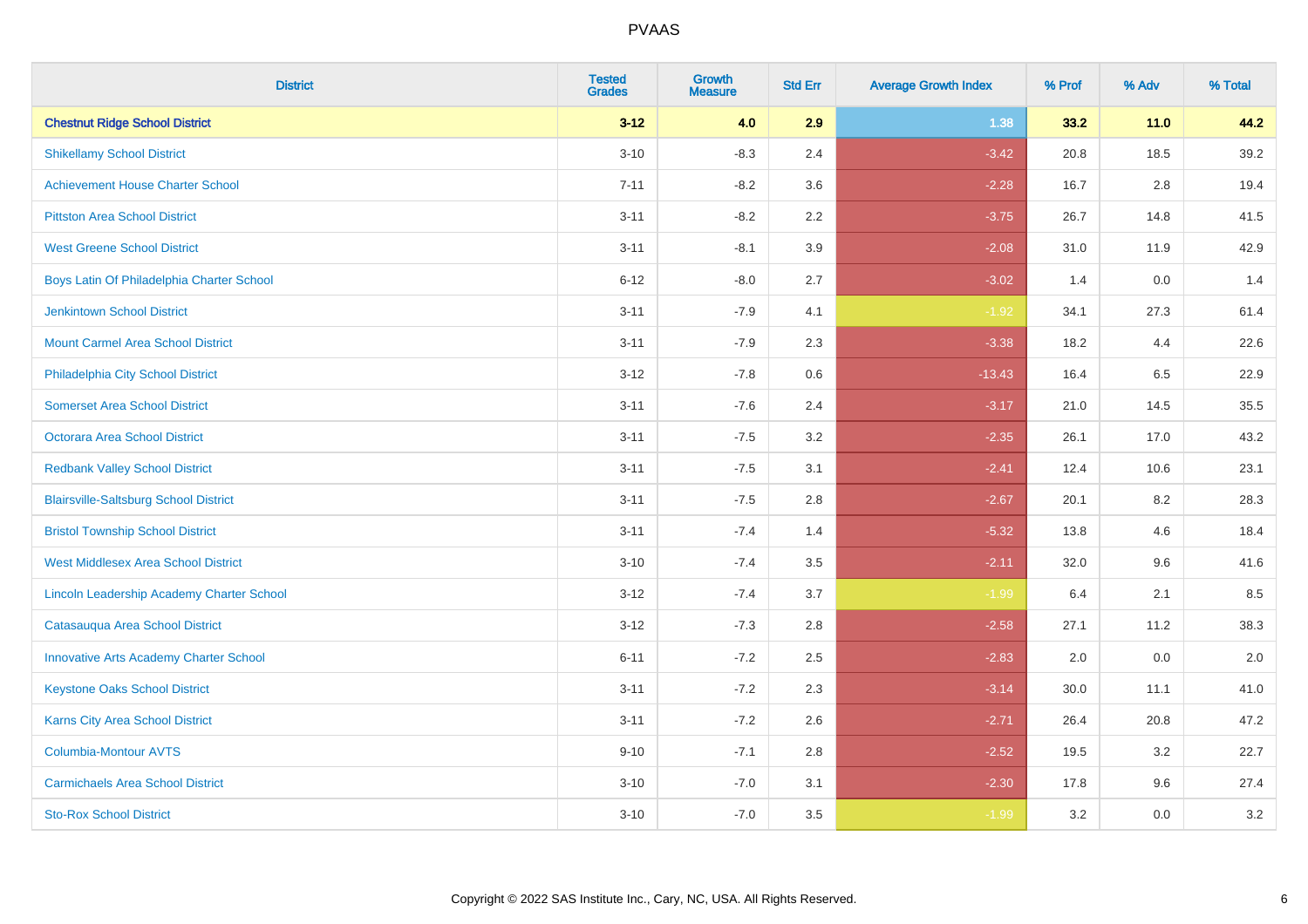| <b>District</b>                                        | <b>Tested</b><br><b>Grades</b> | <b>Growth</b><br><b>Measure</b> | <b>Std Err</b> | <b>Average Growth Index</b> | % Prof | % Adv   | % Total  |
|--------------------------------------------------------|--------------------------------|---------------------------------|----------------|-----------------------------|--------|---------|----------|
| <b>Chestnut Ridge School District</b>                  | $3 - 12$                       | 4.0                             | 2.9            | 1.38                        | 33.2   | $11.0$  | 44.2     |
| <b>Berwick Area School District</b>                    | $3 - 11$                       | $-6.9$                          | 2.4            | $-2.84$                     | 22.3   | 11.5    | 33.8     |
| <b>Richland School District</b>                        | $3 - 11$                       | $-6.9$                          | 2.6            | $-2.63$                     | 40.1   | 20.9    | 61.0     |
| <b>Greensburg Salem School District</b>                | $3 - 11$                       | $-6.9$                          | 2.2            | $-3.06$                     | 30.3   | 13.3    | 43.6     |
| <b>Corry Area School District</b>                      | $3 - 11$                       | $-6.8$                          | 2.3            | $-3.01$                     | 24.0   | 8.8     | 32.8     |
| <b>Greater Nanticoke Area School District</b>          | $3 - 12$                       | $-6.8$                          | 2.6            | $-2.58$                     | 15.2   | $8.9\,$ | 24.1     |
| Millersburg Area School District                       | $3 - 11$                       | $-6.6$                          | 3.4            | $-1.92$                     | 24.1   | 10.3    | 34.5     |
| <b>Sharon City School District</b>                     | $3 - 11$                       | $-6.5$                          | 2.3            | $-2.79$                     | 13.1   | 5.0     | 18.1     |
| <b>Keystone Education Center Charter School</b>        | $3 - 12$                       | $-6.5$                          | 5.1            | $-1.28$                     | 0.0    | 0.0     | $0.0\,$  |
| <b>Union Area School District</b>                      | $3 - 11$                       | $-6.5$                          | 3.8            | $-1.70$                     | 30.6   | 12.2    | 42.9     |
| Perseus House Charter School Of Excellence             | $6 - 11$                       | $-6.4$                          | 2.6            | $-2.50$                     | 0.9    | 0.0     | 0.9      |
| <b>East Allegheny School District</b>                  | $3 - 11$                       | $-6.4$                          | 3.0            | $-2.11$                     | 21.0   | 7.4     | 28.4     |
| <b>Conemaugh Valley School District</b>                | $3 - 12$                       | $-6.3$                          | 4.1            | $-1.54$                     | 23.7   | 5.1     | 28.8     |
| <b>Wellsboro Area School District</b>                  | $3 - 11$                       | $-6.3$                          | 3.0            | $-2.08$                     | 24.4   | 13.4    | 37.8     |
| <b>Freedom Area School District</b>                    | $3 - 11$                       | $-6.3$                          | 3.1            | $-2.04$                     | 22.9   | 8.4     | 31.3     |
| <b>Riverside School District</b>                       | $3 - 11$                       | $-6.2$                          | 2.7            | $-2.33$                     | 20.8   | 17.0    | 37.7     |
| <b>Environmental Charter School At Frick Park</b>      | $3-9$                          | $-6.2$                          | 3.7            | $-1.67$                     | 25.9   | 3.4     | 29.3     |
| <b>Avonworth School District</b>                       | $3 - 10$                       | $-6.2$                          | 2.3            | $-2.68$                     | 35.9   | 14.1    | $50.0\,$ |
| <b>Eastern York School District</b>                    | $3 - 11$                       | $-6.2$                          | 2.3            | $-2.70$                     | 27.8   | 18.5    | 46.4     |
| <b>Chester Charter Scholars Academy Charter School</b> | $3 - 12$                       | $-6.2$                          | 3.3            | $-1.88$                     | 2.2    | 0.0     | 2.2      |
| <b>Yough School District</b>                           | $3 - 10$                       | $-6.2$                          | 2.7            | $-2.27$                     | 28.9   | 8.8     | 37.7     |
| <b>Cambria Heights School District</b>                 | $3 - 10$                       | $-6.2$                          | 2.9            | $-2.11$                     | 25.0   | 13.0    | 38.0     |
| <b>Ridgway Area School District</b>                    | $3 - 11$                       | $-6.1$                          | 4.0            | $-1.53$                     | 42.2   | 15.6    | 57.8     |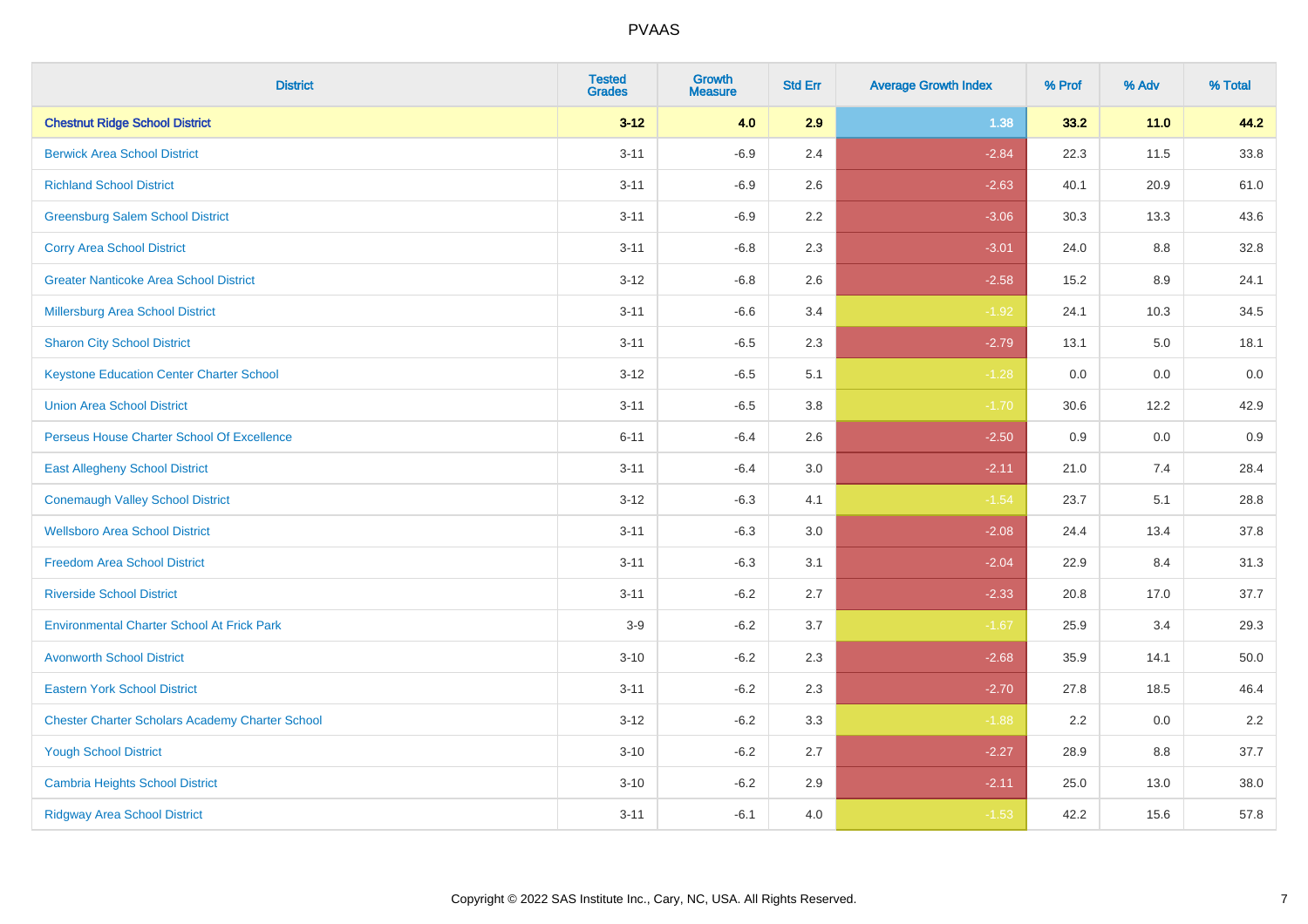| <b>District</b>                                 | <b>Tested</b><br><b>Grades</b> | <b>Growth</b><br><b>Measure</b> | <b>Std Err</b> | <b>Average Growth Index</b> | % Prof | % Adv  | % Total |
|-------------------------------------------------|--------------------------------|---------------------------------|----------------|-----------------------------|--------|--------|---------|
| <b>Chestnut Ridge School District</b>           | $3 - 12$                       | 4.0                             | 2.9            | 1.38                        | 33.2   | $11.0$ | 44.2    |
| <b>Montour School District</b>                  | $3 - 11$                       | $-6.1$                          | 2.1            | $-2.95$                     | 31.8   | 23.6   | 55.3    |
| <b>Elk Lake School District</b>                 | $3 - 11$                       | $-6.1$                          | 2.9            | $-2.12$                     | 26.3   | 11.6   | 37.9    |
| Mifflinburg Area School District                | $3 - 11$                       | $-6.0$                          | 2.1            | $-2.87$                     | 32.7   | 13.3   | 46.0    |
| <b>Gettysburg Area School District</b>          | $3 - 11$                       | $-6.0$                          | 2.0            | $-3.02$                     | 28.8   | 19.6   | 48.5    |
| <b>Westinghouse Arts Academy Charter School</b> | $9 - 10$                       | $-6.0$                          | 3.3            | $-1.81$                     | 20.2   | 8.9    | 29.1    |
| Southern Huntingdon County School District      | $3 - 11$                       | $-5.9$                          | 3.4            | $-1.76$                     | 32.8   | 4.9    | 37.7    |
| Lehigh Valley Academy Regional Charter School   | $3 - 11$                       | $-5.9$                          | 3.0            | $-1.98$                     | 20.0   | 7.7    | 27.7    |
| <b>Susquenita School District</b>               | $3 - 11$                       | $-5.9$                          | 2.6            | $-2.28$                     | 30.6   | 13.9   | 44.4    |
| <b>Bristol Borough School District</b>          | $3 - 12$                       | $-5.9$                          | 2.9            | $-2.00$                     | 27.8   | 3.3    | 31.1    |
| New Kensington-Arnold School District           | $3 - 11$                       | $-5.8$                          | 3.2            | $-1.80$                     | 10.8   | 1.2    | 12.0    |
| <b>Montgomery Area School District</b>          | $3 - 11$                       | $-5.8$                          | 3.2            | $-1.83$                     | 25.0   | 11.5   | 36.5    |
| <b>Weatherly Area School District</b>           | $3 - 11$                       | $-5.8$                          | 4.0            | $-1.44$                     | 32.1   | 8.9    | 41.1    |
| <b>Rochester Area School District</b>           | $3 - 11$                       | $-5.7$                          | 3.9            | $-1.45$                     | 14.9   | 2.1    | 17.0    |
| <b>Selinsgrove Area School District</b>         | $3 - 12$                       | $-5.7$                          | 2.1            | $-2.74$                     | 25.4   | 13.9   | 39.2    |
| <b>Harmony Area School District</b>             | $3 - 10$                       | $-5.7$                          | 5.0            | $-1.13$                     | 33.3   | 0.0    | 33.3    |
| Mechanicsburg Area School District              | $3 - 11$                       | $-5.7$                          | 1.6            | $-3.48$                     | 35.1   | 16.0   | 51.2    |
| Renaissance Academy Charter School              | $3 - 11$                       | $-5.6$                          | 3.1            | $-1.79$                     | 28.4   | 18.5   | 46.9    |
| <b>City CHS</b>                                 | $10 - 11$                      | $-5.6$                          | 2.4            | $-2.34$                     | 15.9   | 1.5    | 17.4    |
| <b>Millville Area School District</b>           | $3 - 12$                       | $-5.6$                          | 4.4            | $-1.26$                     | 31.4   | 11.4   | 42.9    |
| <b>Chambersburg Area School District</b>        | $3 - 11$                       | $-5.6$                          | 1.3            | $-4.42$                     | 24.2   | 15.2   | 39.4    |
| <b>Wyoming Valley West School District</b>      | $3 - 11$                       | $-5.5$                          | 2.3            | $-2.38$                     | 22.2   | 9.2    | 31.4    |
| <b>Elizabeth Forward School District</b>        | $3 - 11$                       | $-5.5$                          | 2.5            | $-2.25$                     | 32.2   | 12.8   | 45.0    |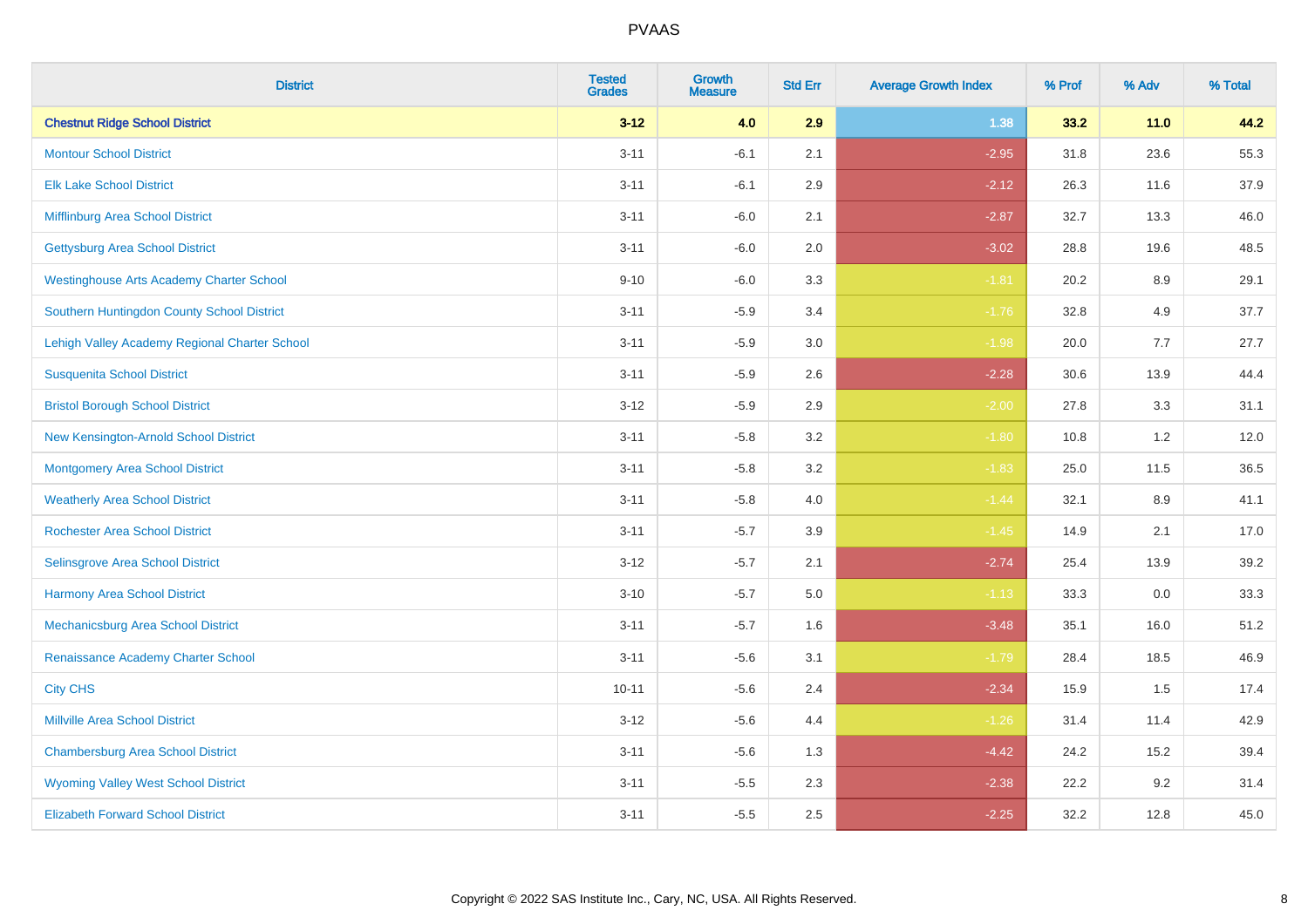| <b>District</b>                                                       | <b>Tested</b><br><b>Grades</b> | <b>Growth</b><br><b>Measure</b> | <b>Std Err</b> | <b>Average Growth Index</b> | % Prof | % Adv  | % Total |
|-----------------------------------------------------------------------|--------------------------------|---------------------------------|----------------|-----------------------------|--------|--------|---------|
| <b>Chestnut Ridge School District</b>                                 | $3 - 12$                       | 4.0                             | 2.9            | 1.38                        | 33.2   | $11.0$ | 44.2    |
| <b>Wyoming Area School District</b>                                   | $3 - 10$                       | $-5.5$                          | 2.5            | $-2.21$                     | 32.0   | 9.6    | 41.6    |
| <b>Baldwin-Whitehall School District</b>                              | $3 - 11$                       | $-5.5$                          | 1.9            | $-2.93$                     | 32.0   | 14.7   | 46.7    |
| <b>Riverside Beaver County School District</b>                        | $3 - 11$                       | $-5.5$                          | 2.7            | $-2.03$                     | 35.8   | 23.2   | 59.0    |
| <b>Cornell School District</b>                                        | $3 - 11$                       | $-5.5$                          | 4.6            | $-1.20$                     | 11.3   | 3.2    | 14.5    |
| <b>Pottsgrove School District</b>                                     | $3 - 11$                       | $-5.5$                          | 2.0            | $-2.78$                     | 28.6   | 10.3   | 38.8    |
| <b>Mount Pleasant Area School District</b>                            | $3 - 11$                       | $-5.4$                          | 2.3            | $-2.37$                     | 33.3   | 8.7    | 42.0    |
| <b>North East School District</b>                                     | $3 - 11$                       | $-5.3$                          | 2.7            | $-1.97$                     | 31.7   | 24.8   | 56.4    |
| <b>Wissahickon School District</b>                                    | $3 - 10$                       | $-5.3$                          | 1.7            | $-3.14$                     | 27.5   | 29.0   | 56.6    |
| <b>Steelton-Highspire School District</b>                             | $3 - 11$                       | $-5.3$                          | 3.2            | $-1.65$                     | 13.9   | 0.0    | 13.9    |
| <b>Connellsville Area School District</b>                             | $3 - 11$                       | $-5.3$                          | 2.0            | $-2.67$                     | 24.2   | 5.0    | 29.1    |
| Schuylkill Haven Area School District                                 | $3 - 11$                       | $-5.3$                          | 2.7            | $-1.96$                     | 22.2   | 11.6   | 33.8    |
| <b>Central Dauphin School District</b>                                | $3 - 11$                       | $-5.2$                          | 1.2            | $-4.24$                     | 29.3   | 8.7    | 38.0    |
| <b>Carlisle Area School District</b>                                  | $3 - 11$                       | $-5.2$                          | 1.7            | $-2.99$                     | 28.0   | 19.3   | 47.3    |
| <b>Moshannon Valley School District</b>                               | $3 - 10$                       | $-5.1$                          | 4.6            | $-1.12$                     | 25.0   | 12.5   | 37.5    |
| <b>Southern Fulton School District</b>                                | $3 - 11$                       | $-5.1$                          | 4.0            | $-1.29$                     | 21.7   | 13.0   | 34.8    |
| Preparatory Charter School Of Mathematics, Science, Tech, And Careers | $9 - 10$                       | $-5.1$                          | 2.5            | $-2.03$                     | 6.3    | 1.4    | 7.7     |
| <b>Propel Charter School-Homestead</b>                                | $3 - 11$                       | $-5.0$                          | 3.9            | $-1.27$                     | 7.3    | 0.0    | 7.3     |
| <b>Northeast Bradford School District</b>                             | $3 - 10$                       | $-5.0$                          | 3.7            | $-1.35$                     | 30.6   | 4.8    | 35.5    |
| <b>Canon-Mcmillan School District</b>                                 | $3 - 11$                       | $-5.0$                          | 1.5            | $-3.25$                     | 30.8   | 28.5   | 59.3    |
| <b>Titusville Area School District</b>                                | $3 - 11$                       | $-5.0$                          | 2.5            | $-1.98$                     | 26.5   | 6.8    | 33.3    |
| <b>Cameron County School District</b>                                 | $3 - 12$                       | $-5.0$                          | 4.4            | $-1.12$                     | 34.9   | 4.8    | 39.7    |
| <b>Pottsville Area School District</b>                                | $3 - 12$                       | $-4.9$                          | 2.1            | $-2.36$                     | 21.8   | 7.9    | 29.6    |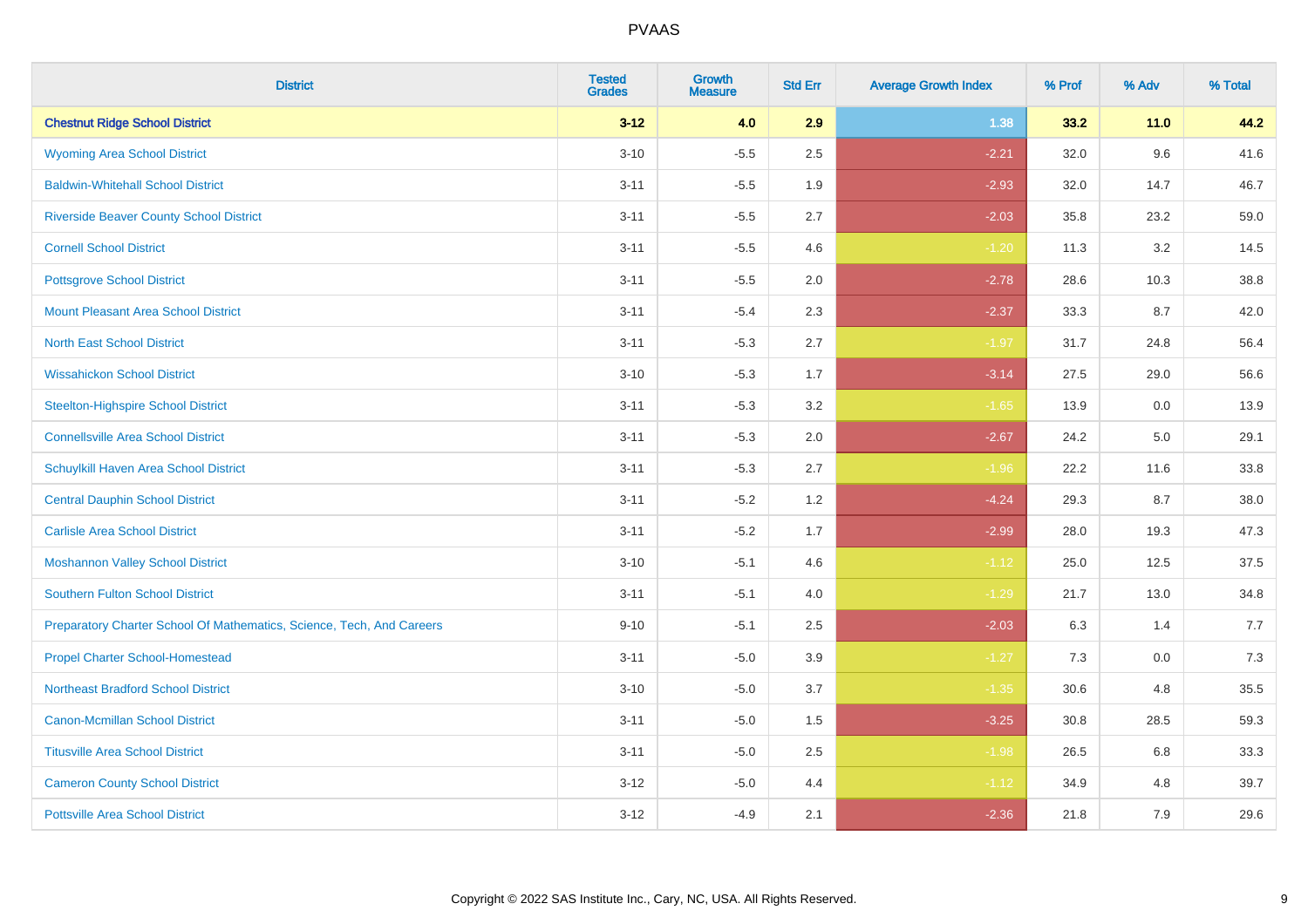| <b>District</b>                              | <b>Tested</b><br><b>Grades</b> | <b>Growth</b><br><b>Measure</b> | <b>Std Err</b> | <b>Average Growth Index</b> | % Prof | % Adv  | % Total |
|----------------------------------------------|--------------------------------|---------------------------------|----------------|-----------------------------|--------|--------|---------|
| <b>Chestnut Ridge School District</b>        | $3 - 12$                       | 4.0                             | 2.9            | 1.38                        | 33.2   | $11.0$ | 44.2    |
| East Stroudsburg Area School District        | $3 - 11$                       | $-4.9$                          | 1.4            | $-3.38$                     | 22.7   | 12.5   | 35.2    |
| <b>North Schuylkill School District</b>      | $3 - 11$                       | $-4.7$                          | 2.2            | $-2.16$                     | 20.2   | 11.7   | 31.9    |
| <b>Troy Area School District</b>             | $3 - 10$                       | $-4.7$                          | 3.2            | $-1.46$                     | 22.8   | 16.5   | 39.2    |
| <b>Shenandoah Valley School District</b>     | $3 - 11$                       | $-4.5$                          | 3.5            | $-1.29$                     | 14.3   | 0.0    | 14.3    |
| <b>Susquehanna Community School District</b> | $3 - 11$                       | $-4.5$                          | 3.8            | $-1.19$                     | 31.9   | 8.8    | 40.7    |
| <b>Penn Cambria School District</b>          | $3 - 11$                       | $-4.5$                          | 2.4            | $-1.86$                     | 27.3   | 15.8   | 43.2    |
| <b>Erie City School District</b>             | $3 - 12$                       | $-4.5$                          | 1.4            | $-3.09$                     | 13.4   | 6.7    | 20.1    |
| <b>Bethlehem Area School District</b>        | $3 - 11$                       | $-4.5$                          | 1.1            | $-3.91$                     | 20.4   | 11.3   | 31.7    |
| <b>Bethel Park School District</b>           | $3 - 11$                       | $-4.4$                          | 1.7            | $-2.62$                     | 40.1   | 27.3   | 67.4    |
| <b>Governor Mifflin School District</b>      | $3 - 11$                       | $-4.4$                          | 1.6            | $-2.69$                     | 30.3   | 7.7    | 38.0    |
| Pocono Mountain School District              | $3 - 12$                       | $-4.3$                          | 1.8            | $-2.43$                     | 35.5   | 17.1   | 52.6    |
| <b>Quakertown Community School District</b>  | $3 - 12$                       | $-4.3$                          | 1.5            | $-2.79$                     | 33.8   | 20.1   | 53.8    |
| <b>Charleroi School District</b>             | $3 - 11$                       | $-4.3$                          | 2.7            | $-1.55$                     | 22.2   | 15.9   | 38.1    |
| <b>Woodland Hills School District</b>        | $3 - 12$                       | $-4.2$                          | 2.5            | $-1.66$                     | 10.1   | 1.4    | 11.5    |
| Urban Pathways 6-12 Charter School           | $6 - 11$                       | $-4.1$                          | 5.7            | $-0.72$                     | 0.0    | 0.0    | 0.0     |
| <b>Southern Lehigh School District</b>       | $3 - 11$                       | $-4.1$                          | 2.1            | $-1.94$                     | 39.3   | 28.0   | 67.2    |
| <b>Kiski Area School District</b>            | $3 - 11$                       | $-4.0$                          | 2.0            | $-1.99$                     | 23.1   | 18.2   | 41.3    |
| <b>Towanda Area School District</b>          | $3 - 11$                       | $-4.0$                          | 2.6            | $-1.52$                     | 24.8   | 9.9    | 34.8    |
| <b>Valley Grove School District</b>          | $3 - 10$                       | $-4.0$                          | 5.5            | $-0.72$                     | 68.4   | 15.8   | 84.2    |
| <b>Springfield Township School District</b>  | $3 - 11$                       | $-3.9$                          | 3.1            | $-1.27$                     | 37.2   | 30.8   | 68.1    |
| <b>Monessen City School District</b>         | $3 - 10$                       | $-3.9$                          | 5.6            | $-0.69$                     | 21.0   | 10.5   | 31.6    |
| <b>Dauphin County Technical School</b>       | $9 - 11$                       | $-3.9$                          | 2.3            | $-1.67$                     | 18.3   | 11.1   | 29.3    |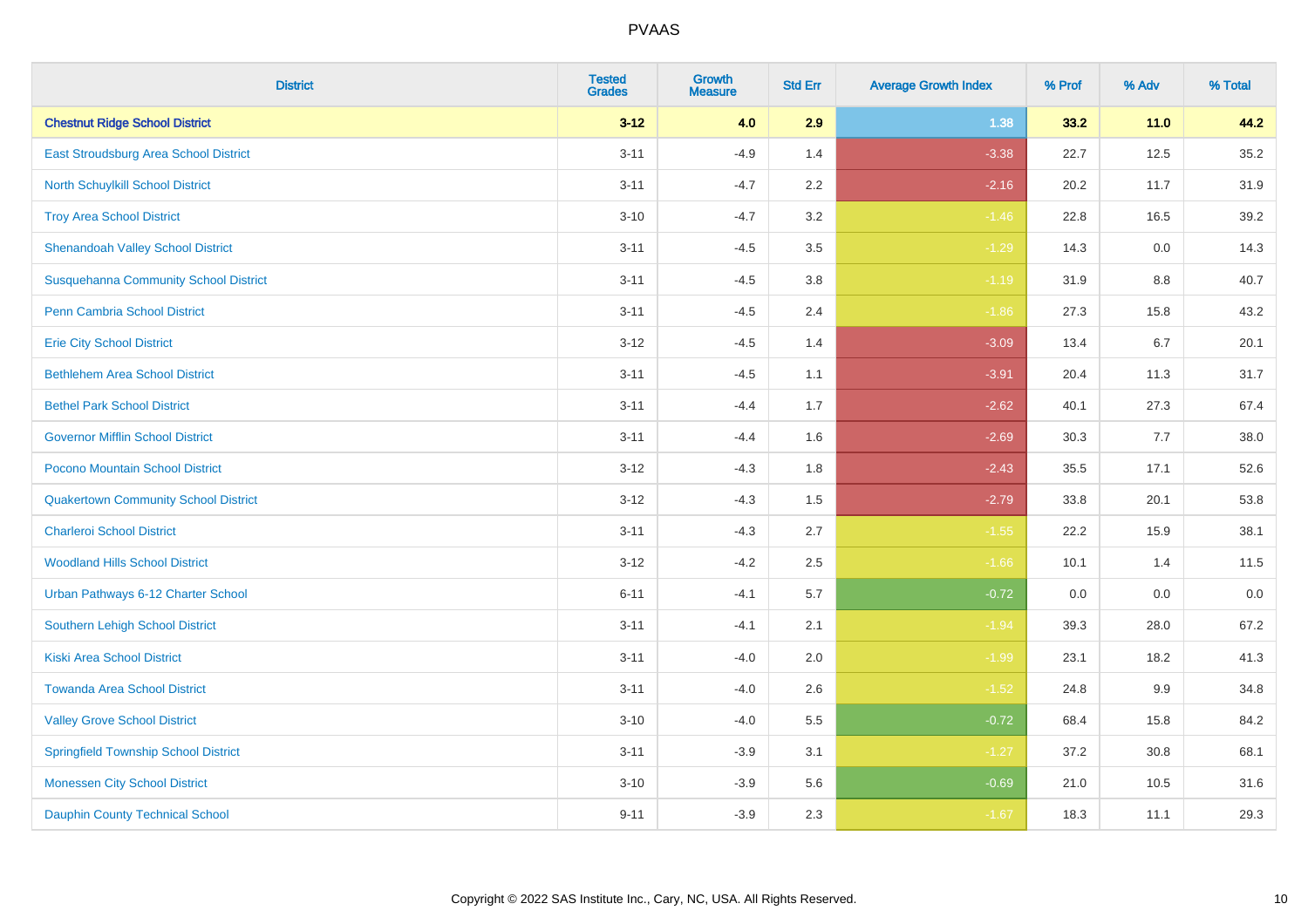| <b>District</b>                                         | <b>Tested</b><br><b>Grades</b> | <b>Growth</b><br><b>Measure</b> | <b>Std Err</b> | <b>Average Growth Index</b> | % Prof | % Adv   | % Total |
|---------------------------------------------------------|--------------------------------|---------------------------------|----------------|-----------------------------|--------|---------|---------|
| <b>Chestnut Ridge School District</b>                   | $3 - 12$                       | 4.0                             | 2.9            | 1.38                        | 33.2   | $11.0$  | 44.2    |
| <b>Slippery Rock Area School District</b>               | $3 - 11$                       | $-3.8$                          | 2.5            | $-1.56$                     | 30.8   | 21.9    | 52.7    |
| <b>Universal Audenried Charter School</b>               | $9 - 11$                       | $-3.8$                          | 2.5            | $-1.53$                     | 3.0    | 0.5     | 3.5     |
| <b>Laurel Highlands School District</b>                 | $3 - 11$                       | $-3.8$                          | 2.3            | $-1.63$                     | 20.9   | 14.6    | 35.4    |
| <b>Franklin Area School District</b>                    | $3 - 11$                       | $-3.7$                          | 2.6            | $-1.43$                     | 30.5   | 5.9     | 36.4    |
| <b>Parkland School District</b>                         | $3 - 11$                       | $-3.7$                          | 1.2            | $-3.17$                     | 31.4   | 30.6    | 62.0    |
| <b>Chester-Upland School District</b>                   | $3 - 11$                       | $-3.6$                          | 2.6            | $-1.38$                     | 1.6    | $0.0\,$ | 1.6     |
| <b>Sugar Valley Rural Charter School</b>                | $3 - 11$                       | $-3.6$                          | 3.7            | $-0.98$                     | 10.3   | 0.0     | 10.3    |
| <b>Owen J Roberts School District</b>                   | $3 - 11$                       | $-3.5$                          | 1.5            | $-2.27$                     | 36.8   | 24.4    | 61.2    |
| <b>Greater Johnstown School District</b>                | $3 - 11$                       | $-3.5$                          | 2.4            | $-1.45$                     | 10.3   | 1.3     | 11.5    |
| <b>Middletown Area School District</b>                  | $3 - 11$                       | $-3.4$                          | 2.4            | $-1.44$                     | 34.3   | 15.2    | 49.4    |
| <b>Propel Charter School-Montour</b>                    | $3 - 10$                       | $-3.4$                          | 3.6            | $-0.93$                     | 7.7    | 0.0     | 7.7     |
| <b>Mahanoy Area School District</b>                     | $3 - 10$                       | $-3.4$                          | 3.1            | $-1.07$                     | 21.4   | 8.6     | 30.0    |
| <b>Crestwood School District</b>                        | $3 - 11$                       | $-3.4$                          | 2.2            | $-1.52$                     | 33.1   | 21.7    | 54.9    |
| Center For Student Learning Charter School At Pennsbury | $6 - 12$                       | $-3.3$                          | 6.0            | $-0.55$                     | 23.1   | 0.0     | 23.1    |
| <b>Roberto Clemente Charter School</b>                  | $3 - 12$                       | $-3.3$                          | 4.1            | $-0.79$                     | 22.7   | 4.6     | 27.3    |
| <b>Pleasant Valley School District</b>                  | $3 - 11$                       | $-3.3$                          | 1.8            | $-1.80$                     | 28.5   | 10.4    | 39.0    |
| <b>Twin Valley School District</b>                      | $3 - 12$                       | $-3.2$                          | 1.9            | $-1.68$                     | 38.8   | 19.8    | 58.6    |
| <b>Northwest Area School District</b>                   | $3 - 10$                       | $-3.2$                          | 3.3            | $-0.97$                     | 30.4   | 13.0    | 43.5    |
| <b>Susq-Cyber Charter School</b>                        | $9 - 11$                       | $-3.2$                          | 5.8            | $-0.54$                     | 23.8   | 4.8     | 28.6    |
| <b>Oxford Area School District</b>                      | $3 - 11$                       | $-3.1$                          | 1.8            | $-1.77$                     | 27.5   | 14.5    | 42.0    |
| <b>Reynolds School District</b>                         | $3 - 10$                       | $-3.0$                          | 3.5            | $-0.87$                     | 27.3   | 9.1     | 36.4    |
| <b>KIPP Dubois Charter School</b>                       | $9 - 10$                       | $-3.0$                          | 3.1            | $-0.95$                     | 10.0   | 0.0     | 10.0    |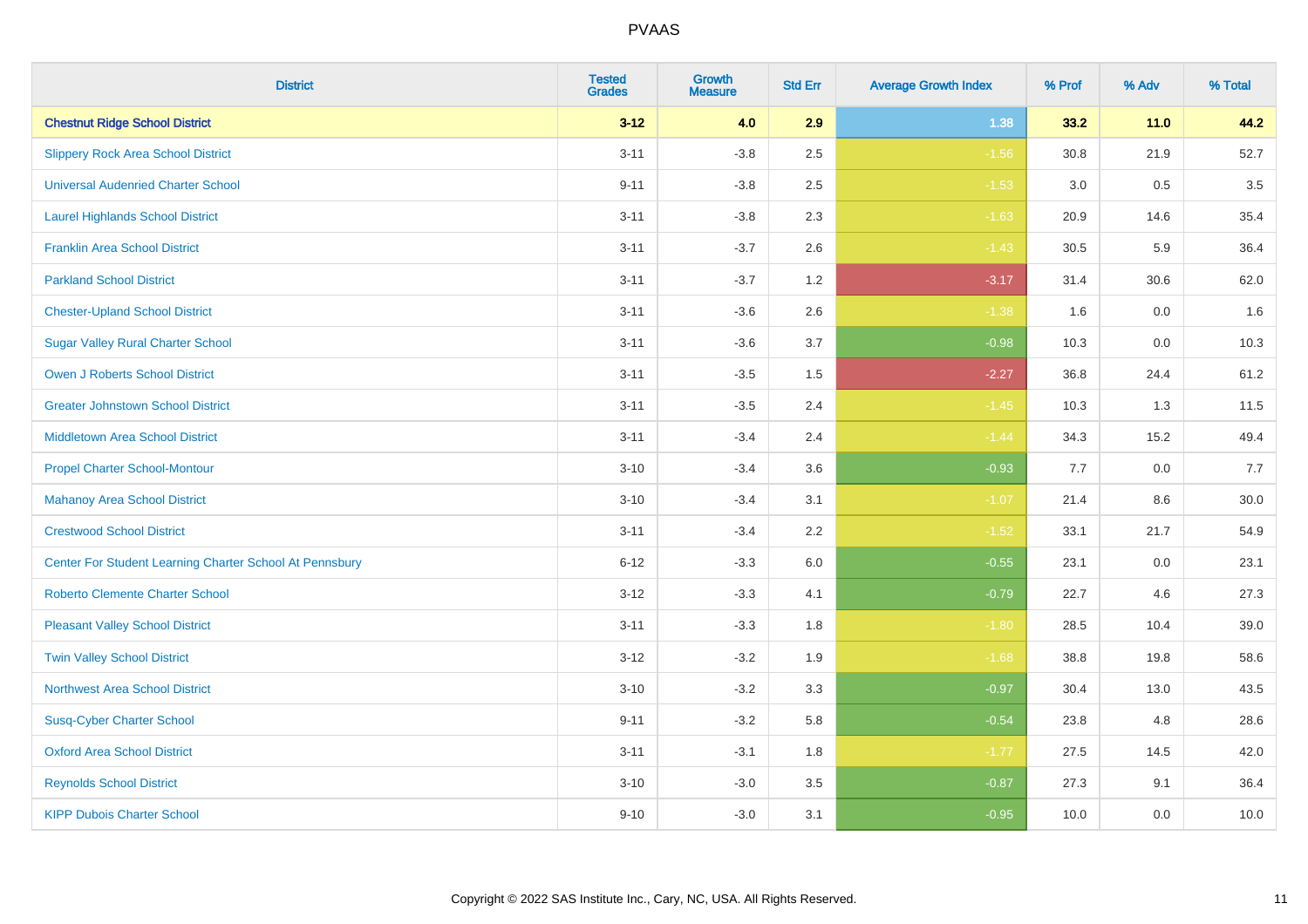| <b>District</b>                             | <b>Tested</b><br><b>Grades</b> | <b>Growth</b><br><b>Measure</b> | <b>Std Err</b> | <b>Average Growth Index</b> | % Prof | % Adv   | % Total |
|---------------------------------------------|--------------------------------|---------------------------------|----------------|-----------------------------|--------|---------|---------|
| <b>Chestnut Ridge School District</b>       | $3 - 12$                       | 4.0                             | 2.9            | 1.38                        | 33.2   | $11.0$  | 44.2    |
| <b>Northgate School District</b>            | $3 - 11$                       | $-3.0$                          | 3.4            | $-0.85$                     | 35.6   | $6.8\,$ | 42.4    |
| <b>Beaver Area School District</b>          | $3 - 10$                       | $-3.0$                          | 2.5            | $-1.16$                     | 25.8   | 27.8    | 53.6    |
| <b>Minersville Area School District</b>     | $3 - 11$                       | $-2.9$                          | 3.4            | $-0.86$                     | 27.4   | 9.7     | 37.1    |
| <b>Boyertown Area School District</b>       | $3 - 11$                       | $-2.9$                          | 1.4            | $-2.06$                     | 30.8   | 22.6    | 53.4    |
| <b>Bucks County Technical High School</b>   | $9 - 10$                       | $-2.9$                          | 2.2            | $-1.29$                     | 27.7   | 10.4    | 38.2    |
| <b>Rose Tree Media School District</b>      | $3 - 10$                       | $-2.8$                          | 2.1            | $-1.33$                     | 35.2   | 29.6    | 64.8    |
| <b>Carbondale Area School District</b>      | $3 - 10$                       | $-2.8$                          | 3.2            | $-0.87$                     | 27.5   | 2.9     | 30.4    |
| <b>Uniontown Area School District</b>       | $3 - 11$                       | $-2.8$                          | 3.1            | $-0.91$                     | 31.7   | 7.3     | 39.0    |
| <b>Dubois Area School District</b>          | $3 - 11$                       | $-2.8$                          | 2.0            | $-1.37$                     | 35.5   | 19.0    | 54.6    |
| <b>Tri-Valley School District</b>           | $3 - 10$                       | $-2.7$                          | 3.9            | $-0.69$                     | 31.0   | 9.5     | 40.5    |
| Hatboro-Horsham School District             | $3 - 11$                       | $-2.7$                          | 1.6            | $-1.65$                     | 27.9   | 17.9    | 45.8    |
| Hollidaysburg Area School District          | $3 - 11$                       | $-2.7$                          | 1.6            | $-1.64$                     | 32.6   | 15.2    | 47.8    |
| <b>Shamokin Area School District</b>        | $3 - 11$                       | $-2.6$                          | 2.5            | $-1.06$                     | 19.6   | 9.8     | 29.3    |
| <b>Nazareth Area School District</b>        | $3 - 11$                       | $-2.5$                          | 1.7            | $-1.53$                     | 29.2   | 24.6    | 53.8    |
| <b>Mount Union Area School District</b>     | $3 - 10$                       | $-2.5$                          | 2.8            | $-0.89$                     | 19.8   | 5.8     | 25.6    |
| Northwestern Lehigh School District         | $3 - 11$                       | $-2.4$                          | 2.1            | $-1.14$                     | 41.7   | 17.9    | 59.5    |
| <b>Wyomissing Area School District</b>      | $3 - 12$                       | $-2.4$                          | 2.6            | $-0.92$                     | 25.6   | 28.1    | 53.7    |
| <b>Southeastern Greene School District</b>  | $3 - 10$                       | $-2.3$                          | 4.4            | $-0.53$                     | 29.0   | 9.7     | 38.7    |
| <b>York Academy Regional Charter School</b> | $3 - 11$                       | $-2.3$                          | 4.4            | $-0.52$                     | 23.5   | 2.0     | 25.5    |
| <b>Conneaut School District</b>             | $3 - 12$                       | $-2.3$                          | 2.6            | $-0.91$                     | 27.4   | 9.7     | 37.1    |
| Mastery Charter School - Shoemaker Campus   | $7 - 10$                       | $-2.3$                          | 2.8            | $-0.81$                     | 10.1   | 3.7     | 13.8    |
| Northern Bedford County School District     | $3 - 11$                       | $-2.3$                          | 3.3            | $-0.69$                     | 26.2   | 16.9    | 43.1    |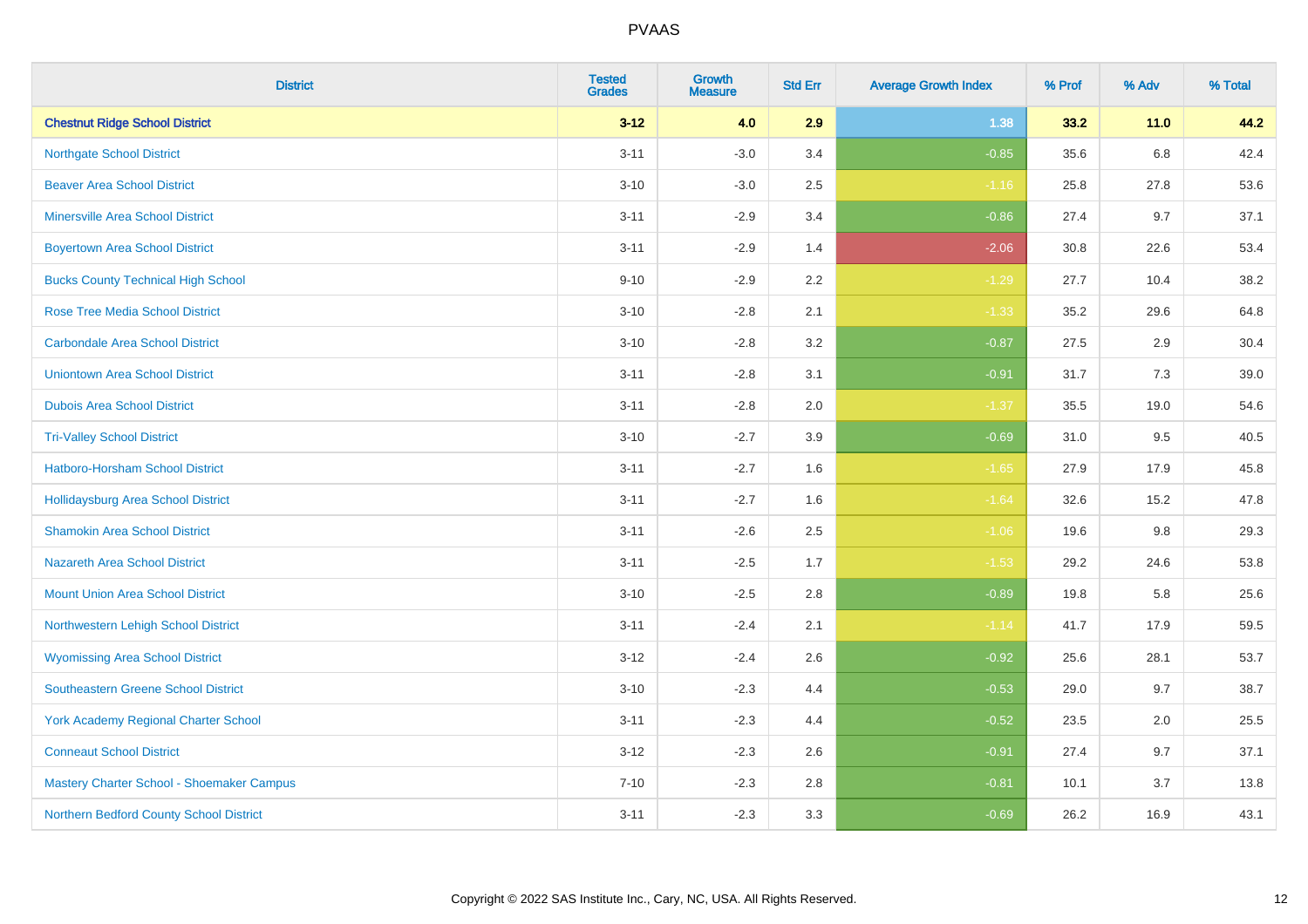| <b>District</b>                                   | <b>Tested</b><br><b>Grades</b> | <b>Growth</b><br><b>Measure</b> | <b>Std Err</b> | <b>Average Growth Index</b> | % Prof | % Adv   | % Total |
|---------------------------------------------------|--------------------------------|---------------------------------|----------------|-----------------------------|--------|---------|---------|
| <b>Chestnut Ridge School District</b>             | $3 - 12$                       | 4.0                             | 2.9            | 1.38                        | 33.2   | $11.0$  | 44.2    |
| <b>West Chester Area School District</b>          | $3 - 11$                       | $-2.1$                          | 1.2            | $-1.83$                     | 36.4   | 23.2    | 59.6    |
| New Brighton Area School District                 | $3 - 11$                       | $-2.1$                          | 3.2            | $-0.65$                     | 31.5   | 11.1    | 42.6    |
| Propel Charter School - Braddock Hills            | $3 - 11$                       | $-2.1$                          | 3.3            | $-0.63$                     | 4.8    | 3.2     | 8.1     |
| <b>Shaler Area School District</b>                | $3 - 11$                       | $-2.1$                          | 1.8            | $-1.18$                     | 32.0   | 13.0    | 45.0    |
| <b>Carlynton School District</b>                  | $3 - 11$                       | $-2.0$                          | 3.2            | $-0.62$                     | 27.9   | 5.2     | 33.1    |
| Penns Manor Area School District                  | $3 - 12$                       | $-1.9$                          | 3.5            | $-0.55$                     | 24.2   | $3.8\,$ | 28.0    |
| <b>Allegheny Valley School District</b>           | $3 - 11$                       | $-1.9$                          | 3.9            | $-0.48$                     | 31.8   | 11.4    | 43.2    |
| <b>Lakeview School District</b>                   | $3 - 11$                       | $-1.9$                          | 3.5            | $-0.53$                     | 41.5   | 12.3    | 53.8    |
| <b>Farrell Area School District</b>               | $3 - 11$                       | $-1.9$                          | 4.2            | $-0.44$                     | 9.3    | 11.6    | 20.9    |
| <b>Chichester School District</b>                 | $3 - 11$                       | $-1.8$                          | 4.2            | $-0.44$                     | 40.0   | 14.0    | 54.0    |
| <b>Bradford Area School District</b>              | $3 - 12$                       | $-1.8$                          | 2.3            | $-0.79$                     | 31.2   | 16.7    | 47.9    |
| <b>Forest Area School District</b>                | $3 - 11$                       | $-1.8$                          | 4.7            | $-0.37$                     | 18.9   | 15.1    | 34.0    |
| <b>Mastery Charter High School-Lenfest Campus</b> | $7 - 11$                       | $-1.8$                          | 5.8            | $-0.30$                     | 26.3   | 0.0     | 26.3    |
| <b>Albert Gallatin Area School District</b>       | $3 - 11$                       | $-1.7$                          | 2.3            | $-0.72$                     | 31.9   | 20.7    | 52.7    |
| <b>Clairton City School District</b>              | $3 - 11$                       | $-1.6$                          | 5.0            | $-0.32$                     | 3.8    | 0.5     | 4.4     |
| <b>Burrell School District</b>                    | $3 - 11$                       | $-1.5$                          | 3.3            | $-0.44$                     | 27.8   | 17.7    | 45.6    |
| <b>Clearfield Area School District</b>            | $3 - 10$                       | $-1.3$                          | 3.7            | $-0.34$                     | 43.9   | 24.6    | 68.4    |
| <b>Highlands School District</b>                  | $3 - 11$                       | $-1.3$                          | 2.3            | $-0.55$                     | 32.6   | 10.5    | 43.0    |
| <b>Bangor Area School District</b>                | $3 - 12$                       | $-1.2$                          | 2.0            | $-0.60$                     | 25.8   | 12.7    | 38.5    |
| <b>Forest City Regional School District</b>       | $3 - 12$                       | $-1.2$                          | 3.6            | $-0.33$                     | 26.5   | 8.2     | 34.7    |
| <b>Lebanon School District</b>                    | $3 - 11$                       | $-1.2$                          | 1.9            | $-0.63$                     | 15.2   | 6.4     | 21.6    |
| <b>Claysburg-Kimmel School District</b>           | $3 - 11$                       | $-1.2$                          | 5.2            | $-0.22$                     | 5.0    | 0.0     | $5.0\,$ |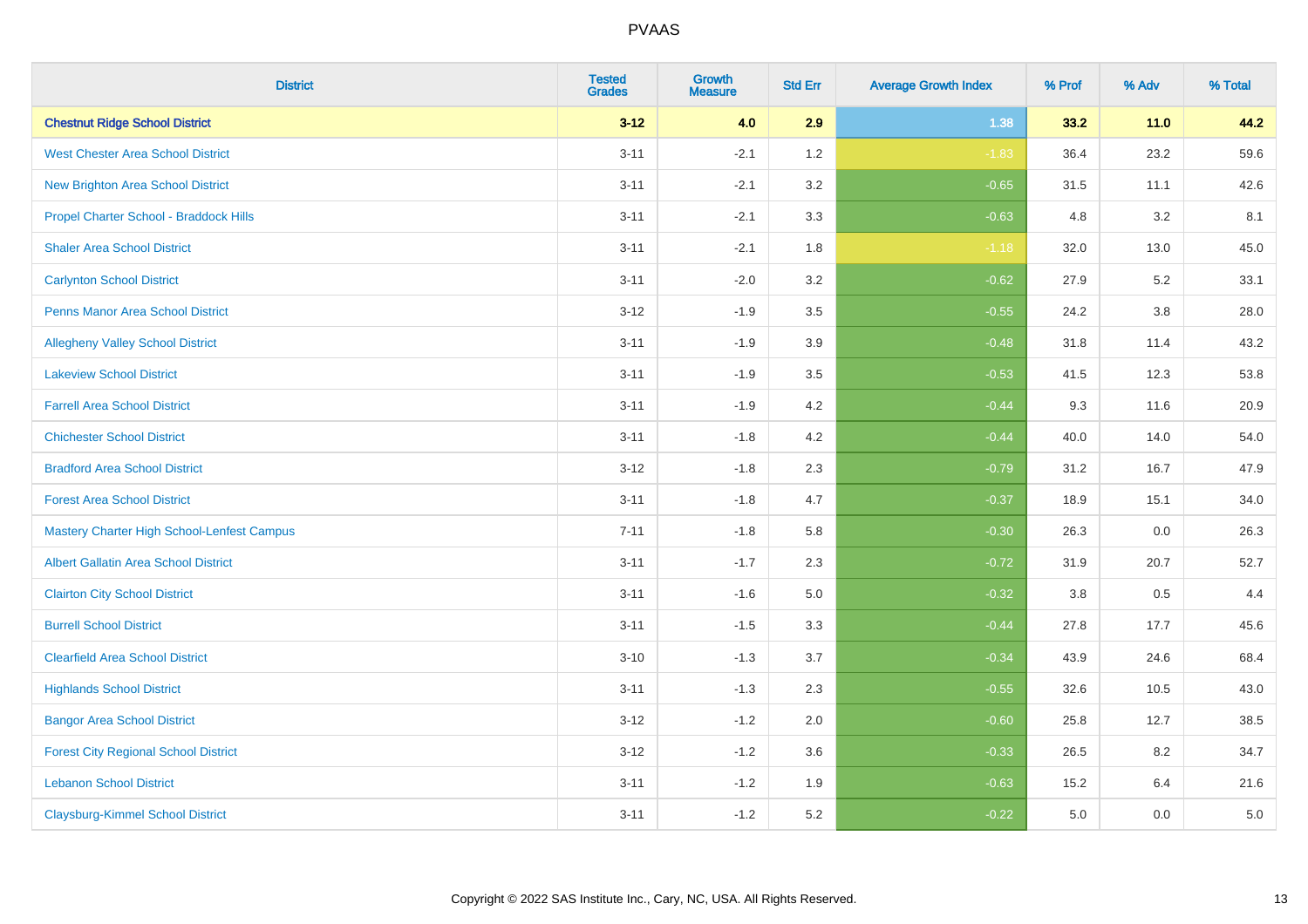| <b>District</b>                           | <b>Tested</b><br><b>Grades</b> | <b>Growth</b><br><b>Measure</b> | <b>Std Err</b> | <b>Average Growth Index</b> | % Prof | % Adv  | % Total |
|-------------------------------------------|--------------------------------|---------------------------------|----------------|-----------------------------|--------|--------|---------|
| <b>Chestnut Ridge School District</b>     | $3 - 12$                       | 4.0                             | 2.9            | 1.38                        | 33.2   | $11.0$ | 44.2    |
| <b>Columbia Borough School District</b>   | $3 - 12$                       | $-1.1$                          | 3.6            | $-0.31$                     | 17.2   | 1.7    | 19.0    |
| <b>Ferndale Area School District</b>      | $3 - 10$                       | $-1.1$                          | 4.1            | $-0.27$                     | 21.0   | 7.9    | 29.0    |
| <b>Norwin School District</b>             | $3 - 11$                       | $-1.1$                          | 1.6            | $-0.70$                     | 37.7   | 27.6   | 65.2    |
| <b>Evergreen Community Charter School</b> | $6 - 11$                       | $-1.1$                          | 4.7            | $-0.23$                     | 34.6   | 26.9   | 61.5    |
| <b>Pine Grove Area School District</b>    | $3 - 11$                       | $-1.1$                          | 3.0            | $-0.36$                     | 29.5   | 14.3   | 43.8    |
| <b>Everett Area School District</b>       | $3 - 11$                       | $-1.1$                          | 3.1            | $-0.34$                     | 34.2   | 13.2   | 47.4    |
| <b>Schuylkill Valley School District</b>  | $3 - 11$                       | $-1.0$                          | 2.2            | $-0.47$                     | 29.8   | 20.2   | 50.0    |
| <b>Westmont Hilltop School District</b>   | $3 - 11$                       | $-1.0$                          | 2.8            | $-0.36$                     | 33.3   | 14.7   | 48.0    |
| <b>South Eastern School District</b>      | $3 - 11$                       | $-1.0$                          | 1.8            | $-0.55$                     | 36.4   | 17.1   | 53.5    |
| <b>Exeter Township School District</b>    | $3 - 11$                       | $-1.0$                          | 1.7            | $-0.58$                     | 27.2   | 15.6   | 42.8    |
| South Allegheny School District           | $3 - 11$                       | $-0.9$                          | 3.1            | $-0.30$                     | 23.8   | 2.5    | 26.2    |
| <b>Palmerton Area School District</b>     | $3 - 11$                       | $-0.9$                          | 2.7            | $-0.34$                     | 34.3   | 14.3   | 48.6    |
| <b>Blacklick Valley School District</b>   | $3 - 11$                       | $-0.9$                          | 3.9            | $-0.23$                     | 7.7    | $7.7$  | 15.4    |
| <b>Cranberry Area School District</b>     | $3 - 12$                       | $-0.9$                          | 3.1            | $-0.29$                     | 25.5   | 9.7    | 35.2    |
| <b>MaST Community Charter School</b>      | $3 - 10$                       | $-0.9$                          | 2.5            | $-0.34$                     | 25.0   | 21.6   | 46.6    |
| Lehigh Career & Technical Institute       | $10 - 12$                      | $-0.7$                          | 6.3            | $-0.11$                     | 36.4   | 4.6    | 40.9    |
| Jeannette City School District            | $3 - 11$                       | $-0.7$                          | 3.4            | $-0.20$                     | 26.8   | 4.1    | 30.9    |
| <b>Fort Cherry School District</b>        | $3 - 10$                       | $-0.7$                          | 3.1            | $-0.21$                     | 30.6   | 14.1   | 44.7    |
| Northern Lebanon School District          | $3 - 11$                       | $-0.7$                          | 2.3            | $-0.29$                     | 18.8   | 6.8    | 25.6    |
| South Side Area School District           | $3 - 11$                       | $-0.6$                          | 3.1            | $-0.19$                     | 24.0   | 28.0   | 52.0    |
| <b>Fairfield Area School District</b>     | $3 - 11$                       | $-0.5$                          | 3.6            | $-0.13$                     | 43.9   | 6.1    | 50.0    |
| Portage Area School District              | $3 - 10$                       | $-0.5$                          | 3.3            | $-0.14$                     | 27.0   | 20.6   | 47.6    |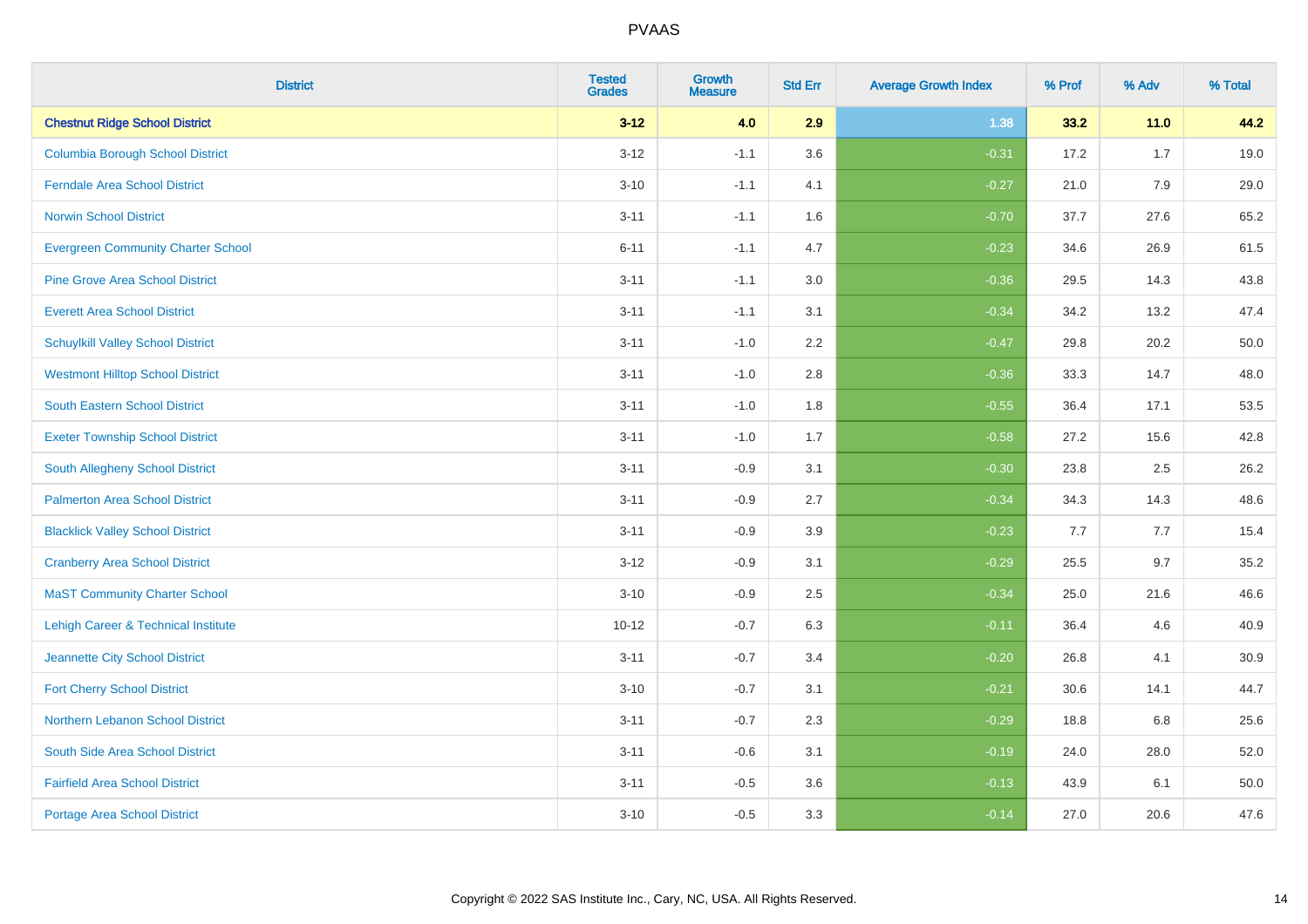| <b>District</b>                                  | <b>Tested</b><br><b>Grades</b> | <b>Growth</b><br><b>Measure</b> | <b>Std Err</b> | <b>Average Growth Index</b> | % Prof | % Adv  | % Total |
|--------------------------------------------------|--------------------------------|---------------------------------|----------------|-----------------------------|--------|--------|---------|
| <b>Chestnut Ridge School District</b>            | $3 - 12$                       | 4.0                             | 2.9            | 1.38                        | 33.2   | $11.0$ | 44.2    |
| <b>Otto-Eldred School District</b>               | $3 - 11$                       | $-0.5$                          | 3.5            | $-0.13$                     | 35.8   | 10.5   | 46.3    |
| <b>Brockway Area School District</b>             | $3 - 11$                       | $-0.4$                          | 3.5            | $-0.11$                     | 41.2   | 13.8   | 55.0    |
| <b>Central Greene School District</b>            | $3 - 11$                       | $-0.4$                          | 2.5            | $-0.15$                     | 27.8   | 14.8   | 42.6    |
| Northern Cambria School District                 | $3 - 11$                       | $-0.3$                          | 3.4            | $-0.09$                     | 26.5   | 1.2    | 27.7    |
| <b>Wilson Area School District</b>               | $3 - 11$                       | $-0.3$                          | 2.4            | $-0.12$                     | 35.4   | 14.6   | 50.0    |
| <b>Greencastle-Antrim School District</b>        | $3 - 11$                       | $-0.3$                          | 2.0            | $-0.14$                     | 30.9   | 22.2   | 53.1    |
| <b>Harrisburg City School District</b>           | $3 - 11$                       | $-0.2$                          | 2.0            | $-0.11$                     | 6.0    | 2.0    | 8.0     |
| <b>Freeport Area School District</b>             | $3 - 10$                       | $-0.2$                          | 2.1            | $-0.10$                     | 37.4   | 29.8   | 67.2    |
| Southern Tioga School District                   | $3 - 11$                       | $-0.1$                          | 2.8            | $-0.03$                     | 26.3   | 10.3   | 36.6    |
| <b>Warren County School District</b>             | $3 - 11$                       | $-0.1$                          | 1.6            | $-0.06$                     | 26.7   | 9.7    | 36.4    |
| <b>Penn Hills School District</b>                | $3 - 11$                       | 0.0                             | 2.4            | 0.02                        | 18.4   | 7.1    | 25.6    |
| Altoona Area School District                     | $3 - 12$                       | 0.1                             | 1.5            | 0.07                        | 29.0   | 13.8   | 42.8    |
| Community Academy Of Philadelphia Charter School | $3 - 11$                       | 0.1                             | 2.6            | 0.06                        | 9.7    | 2.6    | 12.4    |
| <b>Garnet Valley School District</b>             | $3 - 10$                       | 0.2                             | 1.7            | 0.13                        | 34.9   | 26.4   | 61.3    |
| <b>Central Columbia School District</b>          | $3 - 12$                       | 0.3                             | 2.3            | 0.12                        | 25.4   | 37.6   | 63.0    |
| <b>Ridley School District</b>                    | $3 - 12$                       | 0.3                             | 1.6            | 0.21                        | 32.0   | 10.7   | 42.6    |
| Shippensburg Area School District                | $3 - 11$                       | 0.5                             | 1.8            | 0.26                        | 23.5   | 22.8   | 46.3    |
| <b>Wilson School District</b>                    | $3 - 12$                       | 0.5                             | 1.5            | 0.32                        | 30.4   | 25.5   | 55.9    |
| Pennsylvania Cyber Charter School                | $3 - 11$                       | 0.6                             | 1.5            | 0.37                        | 20.8   | 8.1    | 28.9    |
| <b>Hamburg Area School District</b>              | $3 - 11$                       | 0.6                             | 2.4            | 0.25                        | 28.0   | 15.5   | 43.6    |
| <b>New Foundations Charter School</b>            | $3 - 11$                       | 0.6                             | 2.2            | 0.29                        | 22.4   | 4.0    | 26.4    |
| <b>Tech Freire Charter School</b>                | $9 - 11$                       | 0.7                             | 2.5            | 0.27                        | 3.6    | 0.0    | 3.6     |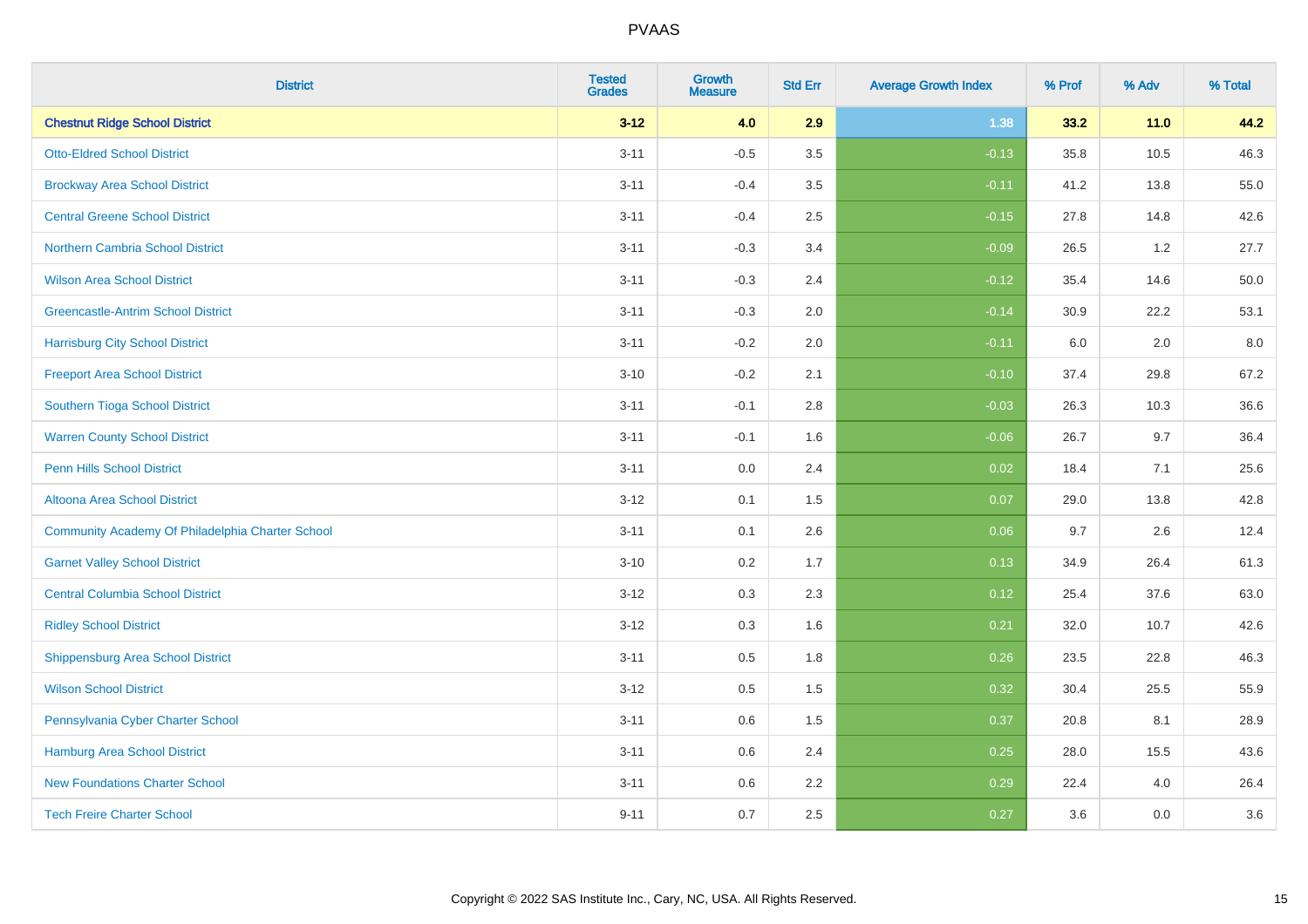| <b>District</b>                                    | <b>Tested</b><br><b>Grades</b> | <b>Growth</b><br><b>Measure</b> | <b>Std Err</b> | <b>Average Growth Index</b> | % Prof | % Adv   | % Total |
|----------------------------------------------------|--------------------------------|---------------------------------|----------------|-----------------------------|--------|---------|---------|
| <b>Chestnut Ridge School District</b>              | $3 - 12$                       | 4.0                             | 2.9            | 1.38                        | 33.2   | $11.0$  | 44.2    |
| <b>Jersey Shore Area School District</b>           | $3 - 11$                       | 0.7                             | 2.5            | 0.27                        | 39.3   | 13.6    | 52.9    |
| <b>Seneca Valley School District</b>               | $3 - 11$                       | 0.8                             | 1.4            | 0.54                        | 40.6   | 25.2    | 65.8    |
| <b>Marion Center Area School District</b>          | $3 - 10$                       | 0.8                             | 2.9            | 0.27                        | 23.3   | 11.1    | 34.4    |
| <b>Hopewell Area School District</b>               | $3 - 11$                       | 0.8                             | 2.6            | 0.31                        | 34.5   | 12.4    | 46.9    |
| <b>Tidioute Community Charter School</b>           | $3 - 11$                       | 0.8                             | 4.4            | 0.19                        | 18.1   | $6.9\,$ | 25.0    |
| Daniel Boone Area School District                  | $3 - 12$                       | 0.9                             | 1.9            | 0.46                        | 28.9   | 22.0    | 51.0    |
| <b>Abington School District</b>                    | $3 - 10$                       | 0.9                             | 1.6            | 0.57                        | 29.7   | 28.7    | 58.4    |
| <b>Upper Adams School District</b>                 | $3 - 11$                       | 0.9                             | 2.5            | 0.37                        | 33.0   | 17.0    | 50.0    |
| South Williamsport Area School District            | $3 - 10$                       | 0.9                             | 3.1            | 0.31                        | 38.4   | 11.6    | 50.0    |
| <b>Bensalem Township School District</b>           | $3 - 11$                       | 1.0                             | 1.6            | 0.63                        | 24.3   | 10.7    | 34.9    |
| <b>Tulpehocken Area School District</b>            | $3 - 12$                       | 1.0                             | 4.9            | 0.20                        | 11.5   | 23.1    | 34.6    |
| <b>Wattsburg Area School District</b>              | $3 - 11$                       | $1.0\,$                         | 2.7            | 0.36                        | 20.4   | 12.4    | 32.7    |
| <b>Annville-Cleona School District</b>             | $3 - 12$                       | 1.1                             | 2.4            | 0.45                        | 34.8   | 13.6    | 48.5    |
| <b>Upper Moreland Township School District</b>     | $3 - 11$                       | 1.1                             | 2.0            | 0.56                        | 24.8   | 26.6    | 51.3    |
| <b>North Star School District</b>                  | $3 - 11$                       | 1.1                             | 3.3            | 0.34                        | 26.2   | 20.0    | 46.2    |
| Philadelphia Electrical & Tech Charter High School | $10 - 10$                      | 1.2                             | 2.6            | 0.45                        | 0.9    | 0.0     | 0.9     |
| <b>Springfield School District</b>                 | $3 - 11$                       | 1.2                             | 1.7            | 0.69                        | 31.8   | 25.2    | 56.9    |
| <b>Penn-Delco School District</b>                  | $3 - 11$                       | 1.3                             | 1.8            | 0.75                        | 26.5   | 12.6    | 39.1    |
| <b>Brentwood Borough School District</b>           | $3 - 11$                       | 1.3                             | 3.0            | 0.44                        | 20.2   | 16.0    | 36.2    |
| <b>MaST Community Charter School II</b>            | $3 - 10$                       | 1.4                             | 3.0            | 0.45                        | 16.1   | 4.6     | 20.7    |
| <b>Oley Valley School District</b>                 | $3 - 11$                       | 1.4                             | 2.4            | 0.56                        | 37.4   | 23.9    | 61.4    |
| <b>Reach Cyber Charter School</b>                  | $3 - 11$                       | 1.4                             | 3.6            | 0.40                        | 32.9   | 15.2    | 48.1    |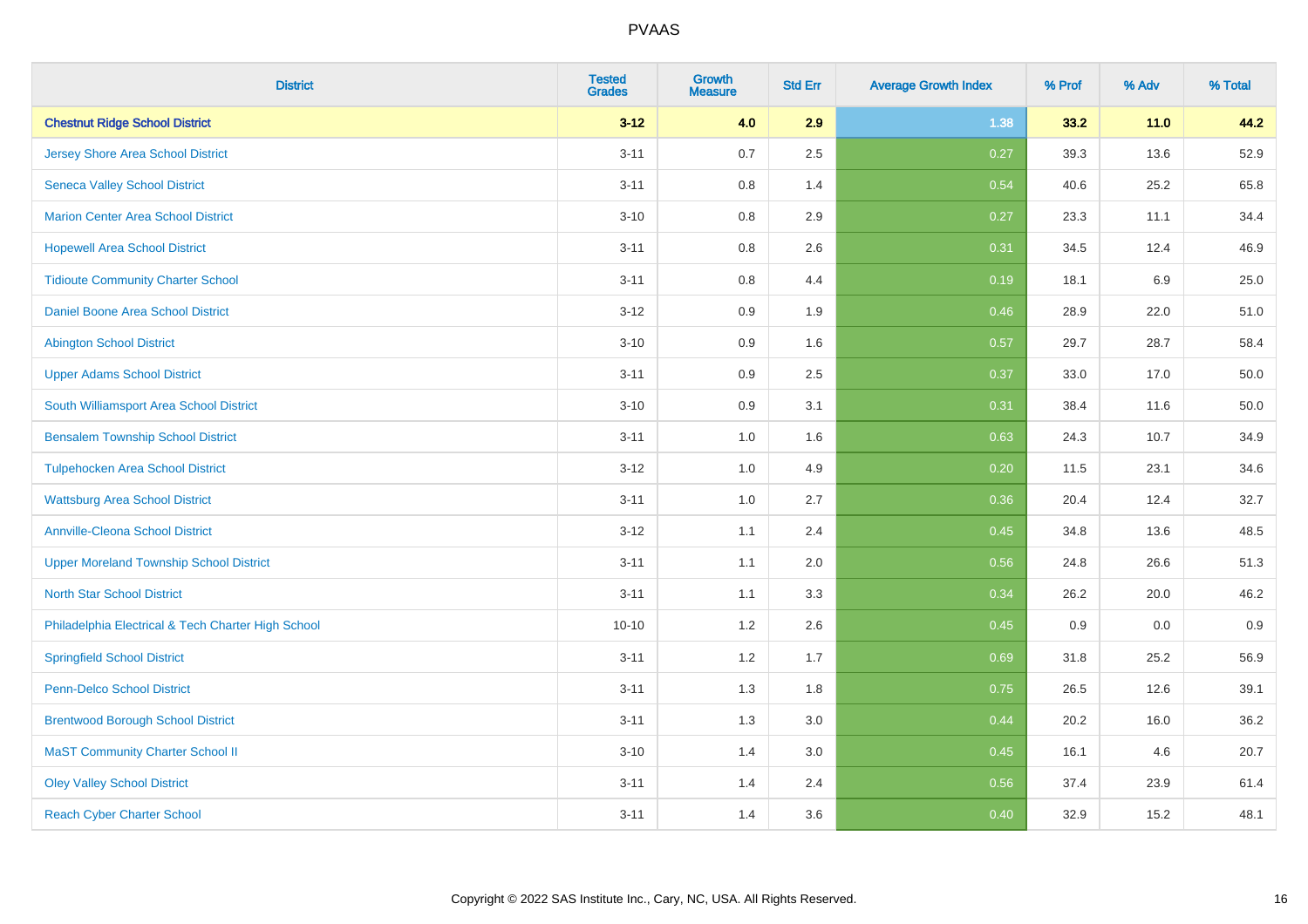| <b>District</b>                           | <b>Tested</b><br><b>Grades</b> | <b>Growth</b><br><b>Measure</b> | <b>Std Err</b> | <b>Average Growth Index</b> | % Prof | % Adv  | % Total |
|-------------------------------------------|--------------------------------|---------------------------------|----------------|-----------------------------|--------|--------|---------|
| <b>Chestnut Ridge School District</b>     | $3 - 12$                       | 4.0                             | 2.9            | 1.38                        | 33.2   | $11.0$ | 44.2    |
| <b>Tunkhannock Area School District</b>   | $3 - 11$                       | 1.4                             | 2.0            | 0.71                        | 29.8   | 18.1   | 47.9    |
| <b>Haverford Township School District</b> | $3 - 11$                       | 1.4                             | 1.4            | 1.05                        | 36.7   | 26.3   | 63.0    |
| <b>Centennial School District</b>         | $3 - 10$                       | 1.5                             | 1.5            | 0.98                        | 23.6   | 12.4   | 36.0    |
| <b>Moon Area School District</b>          | $3 - 11$                       | 1.5                             | 1.8            | 0.86                        | 34.5   | 25.5   | 60.0    |
| <b>Avella Area School District</b>        | $3 - 12$                       | 1.6                             | 4.7            | 0.34                        | 34.8   | 7.2    | 42.0    |
| Juniata Valley School District            | $3 - 11$                       | 1.6                             | 3.2            | 0.51                        | 23.1   | 9.4    | 32.5    |
| <b>Shenango Area School District</b>      | $3 - 11$                       | 1.7                             | 3.2            | 0.52                        | 41.4   | 13.8   | 55.3    |
| <b>Lewisburg Area School District</b>     | $3 - 11$                       | 1.7                             | 2.4            | 0.72                        | 35.9   | 35.9   | 71.8    |
| <b>Forest Hills School District</b>       | $3 - 11$                       | 1.8                             | 2.5            | 0.71                        | 28.8   | 10.3   | 39.1    |
| West Jefferson Hills School District      | $3 - 11$                       | 1.9                             | 1.9            | 0.99                        | 34.8   | 27.3   | 62.1    |
| <b>Pottstown School District</b>          | $3 - 12$                       | 2.0                             | 2.2            | 0.88                        | 19.4   | 6.2    | 25.6    |
| <b>Blackhawk School District</b>          | $3 - 11$                       | 2.0                             | 2.3            | 0.87                        | 34.6   | 20.7   | 55.3    |
| <b>Bethlehem-Center School District</b>   | $3 - 10$                       | 2.1                             | 3.5            | 0.59                        | 32.3   | 4.6    | 36.9    |
| Esperanza Academy Charter School          | $4 - 11$                       | 2.1                             | 2.1            | 1.01                        | 14.2   | 3.6    | 17.8    |
| <b>Upper Dublin School District</b>       | $3 - 12$                       | 2.1                             | 1.8            | 1.19                        | 34.7   | 30.0   | 64.7    |
| <b>Solanco School District</b>            | $3 - 11$                       | 2.2                             | 1.8            | 1.18                        | 27.2   | 15.0   | 42.3    |
| <b>Mercer Area School District</b>        | $3 - 11$                       | 2.2                             | 3.1            | 0.70                        | 24.4   | 11.8   | 36.2    |
| <b>Belmont Charter School</b>             | $3 - 10$                       | 2.2                             | 3.4            | 0.64                        | 5.3    | 1.8    | $7.0$   |
| <b>West Shore School District</b>         | $3 - 12$                       | 2.2                             | 1.3            | 1.68                        | 31.8   | 15.2   | 47.1    |
| Mt Lebanon School District                | $3 - 11$                       | 2.4                             | 1.3            | 1.79                        | 39.3   | 37.4   | 76.8    |
| <b>Conestoga Valley School District</b>   | $3 - 11$                       | 2.4                             | 1.7            | 1.43                        | 35.0   | 23.5   | 58.5    |
| <b>South Western School District</b>      | $3 - 12$                       | 2.5                             | 1.7            | 1.48                        | 36.2   | 19.7   | 55.9    |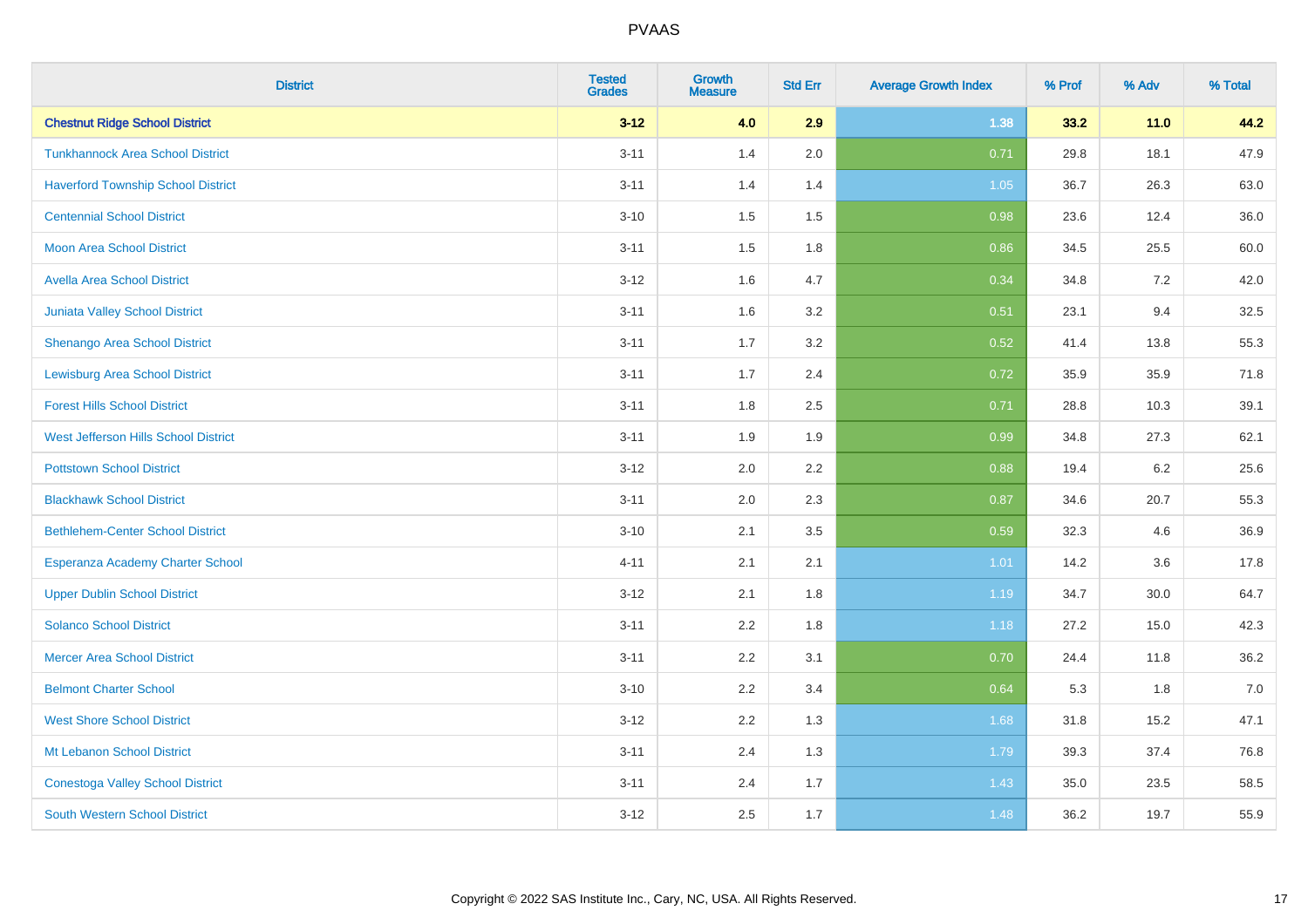| <b>District</b>                                 | <b>Tested</b><br><b>Grades</b> | <b>Growth</b><br><b>Measure</b> | <b>Std Err</b> | <b>Average Growth Index</b> | % Prof | % Adv  | % Total |
|-------------------------------------------------|--------------------------------|---------------------------------|----------------|-----------------------------|--------|--------|---------|
| <b>Chestnut Ridge School District</b>           | $3 - 12$                       | 4.0                             | 2.9            | 1.38                        | 33.2   | $11.0$ | 44.2    |
| <b>Bermudian Springs School District</b>        | $3 - 11$                       | 2.5                             | 2.4            | $1.05$                      | 31.8   | 23.5   | 55.3    |
| <b>Sullivan County School District</b>          | $3 - 10$                       | 2.5                             | 4.3            | 0.58                        | 43.6   | 7.7    | 51.3    |
| <b>Union School District</b>                    | $3 - 12$                       | 2.5                             | 3.7            | 0.69                        | 17.9   | 10.4   | 28.4    |
| <b>School Lane Charter School</b>               | $3 - 11$                       | 2.6                             | 3.6            | 0.72                        | 23.1   | 18.7   | 41.8    |
| <b>Williams Valley School District</b>          | $3 - 11$                       | 2.6                             | 3.7            | 0.69                        | 17.0   | 5.1    | 22.0    |
| <b>Austin Area School District</b>              | $3 - 11$                       | 2.6                             | 6.0            | 0.43                        | 25.0   | 18.8   | 43.8    |
| <b>Athens Area School District</b>              | $3 - 11$                       | 2.6                             | 2.3            | 1.11                        | 34.9   | 12.3   | 47.3    |
| <b>Perkiomen Valley School District</b>         | $3 - 11$                       | 2.7                             | 1.5            | 1.83                        | 35.0   | 25.3   | 60.3    |
| Mastery Charter School - Pickett Campus         | $6 - 10$                       | 2.7                             | 4.2            | 0.65                        | 20.6   | 0.0    | 20.6    |
| <b>Eastern Lancaster County School District</b> | $3 - 12$                       | 2.9                             | 3.2            | 0.91                        | 35.2   | 36.4   | 71.6    |
| <b>Ringgold School District</b>                 | $3 - 11$                       | 2.9                             | 2.2            | 1.32                        | 23.8   | 13.3   | 37.1    |
| <b>Penn-Trafford School District</b>            | $3 - 11$                       | 2.9                             | 1.8            | 1.68                        | 46.3   | 26.2   | 72.5    |
| <b>Waynesboro Area School District</b>          | $3 - 12$                       | 3.0                             | 1.8            | 1.67                        | 26.0   | 23.5   | 49.5    |
| <b>Gateway School District</b>                  | $3 - 11$                       | 3.1                             | 2.0            | 1.55                        | 35.7   | 18.5   | 54.2    |
| Northampton Area School District                | $3 - 11$                       | 3.2                             | 1.5            | 2.05                        | 29.8   | 17.9   | 47.7    |
| <b>Clarion Area School District</b>             | $3 - 11$                       | 3.2                             | 3.7            | 0.88                        | 31.7   | 13.3   | 45.0    |
| <b>North Clarion County School District</b>     | $3 - 12$                       | 3.4                             | 4.1            | 0.83                        | 45.0   | 18.8   | 63.8    |
| <b>Fort Leboeuf School District</b>             | $3 - 11$                       | 3.5                             | 2.2            | 1.58                        | 32.0   | 16.8   | 48.8    |
| <b>Bellwood-Antis School District</b>           | $3 - 10$                       | 3.5                             | 2.8            | 1.24                        | 40.9   | 19.4   | 60.2    |
| <b>Keystone Central School District</b>         | $3 - 11$                       | 3.6                             | 1.8            | 2.04                        | 27.1   | 14.6   | 41.8    |
| <b>Western Wayne School District</b>            | $3 - 11$                       | 3.6                             | 2.6            | 1.39                        | 30.8   | 16.2   | 47.0    |
| <b>Midd-West School District</b>                | $3 - 11$                       | 3.6                             | 2.6            | 1.42                        | 28.6   | 25.0   | 53.6    |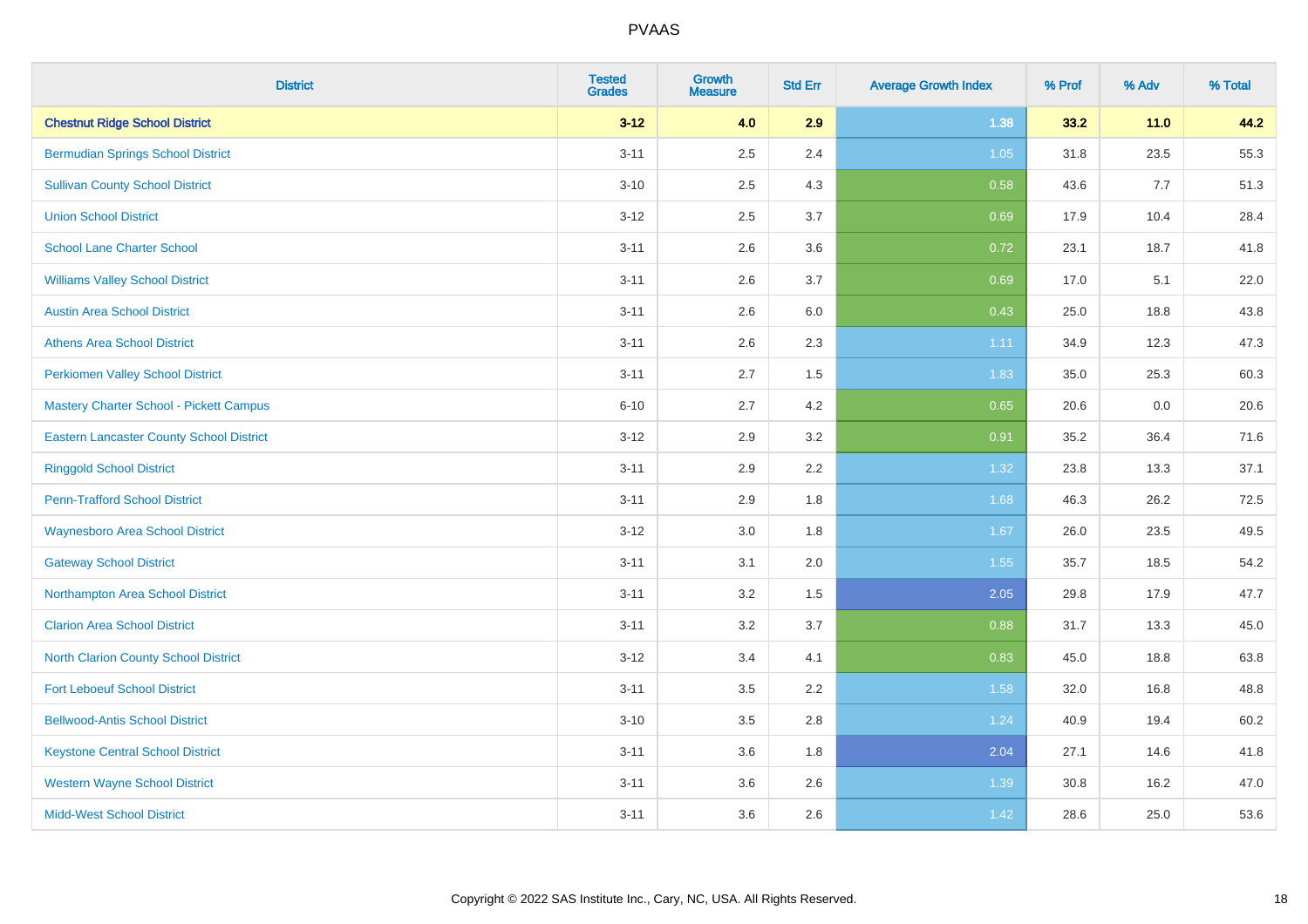| <b>District</b>                                    | <b>Tested</b><br><b>Grades</b> | <b>Growth</b><br><b>Measure</b> | <b>Std Err</b> | <b>Average Growth Index</b> | % Prof | % Adv | % Total |
|----------------------------------------------------|--------------------------------|---------------------------------|----------------|-----------------------------|--------|-------|---------|
| <b>Chestnut Ridge School District</b>              | $3 - 12$                       | 4.0                             | 2.9            | 1.38                        | 33.2   | 11.0  | 44.2    |
| <b>Sharpsville Area School District</b>            | $3 - 11$                       | 3.8                             | 3.7            | 1.04                        | 41.1   | 23.2  | 64.3    |
| <b>Newport School District</b>                     | $3 - 12$                       | 3.8                             | 3.3            | 1.17                        | 38.8   | 10.4  | 49.2    |
| Northeastern York School District                  | $3 - 11$                       | 3.8                             | 1.8            | 2.11                        | 32.7   | 21.0  | 53.7    |
| <b>Spring Grove Area School District</b>           | $3 - 11$                       | 3.9                             | 2.0            | 1.90                        | 30.0   | 23.0  | 53.0    |
| Susquehanna Township School District               | $3 - 12$                       | 3.9                             | 2.7            | 1.45                        | 19.0   | 13.1  | 32.0    |
| <b>Southeast Delco School District</b>             | $3 - 10$                       | 3.9                             | 3.5            | 1.12                        | 18.6   | 3.4   | 22.0    |
| <b>Brownsville Area School District</b>            | $3 - 12$                       | 3.9                             | 3.8            | 1.04                        | 22.0   | 8.5   | 30.5    |
| <b>Chestnut Ridge School District</b>              | $3-12$                         | 4.0                             | 2.9            | 1.38                        | 33.2   | 11.0  | 44.2    |
| Eastern Lebanon County School District             | $3 - 11$                       | 4.0                             | 2.1            | 1.89                        | 23.5   | 11.5  | 35.0    |
| Philipsburg-Osceola Area School District           | $3 - 11$                       | 4.1                             | 3.0            | 1.37                        | 22.5   | 16.2  | 38.8    |
| <b>Commonwealth Charter Academy Charter School</b> | $3 - 10$                       | 4.2                             | 1.6            | 2.68                        | 27.0   | 15.6  | 42.5    |
| <b>Bloomsburg Area School District</b>             | $3 - 10$                       | 4.3                             | 3.4            | 1.26                        | 36.5   | 20.6  | 57.1    |
| <b>Purchase Line School District</b>               | $3 - 12$                       | 4.3                             | 3.3            | 1.30                        | 32.3   | 9.0   | 41.4    |
| <b>Reading School District</b>                     | $3 - 11$                       | 4.3                             | 1.2            | 3.71                        | 16.8   | 6.0   | 22.8    |
| <b>South Middleton School District</b>             | $3 - 11$                       | 4.4                             | 2.2            | 1.95                        | 31.1   | 16.4  | 47.5    |
| Downingtown Area School District                   | $3 - 11$                       | 4.4                             | 1.1            | 4.06                        | 30.1   | 32.0  | 62.2    |
| Pennsylvania Virtual Charter School                | $3 - 11$                       | 4.4                             | 3.4            | 1.31                        | 29.8   | 21.2  | 51.0    |
| <b>Red Lion Area School District</b>               | $3 - 11$                       | 4.5                             | 1.9            | 2.31                        | 32.3   | 21.5  | 53.8    |
| <b>Mckeesport Area School District</b>             | $3 - 12$                       | 4.6                             | 2.2            | 2.14                        | 21.1   | 4.4   | 25.5    |
| <b>Central Valley School District</b>              | $3 - 10$                       | 4.7                             | 2.6            | 1.83                        | 37.8   | 18.5  | 56.3    |
| East Pennsboro Area School District                | $3 - 11$                       | 4.8                             | 2.1            | 2.26                        | 36.8   | 16.9  | 53.7    |
| <b>Conemaugh Township Area School District</b>     | $3 - 12$                       | 4.8                             | 3.5            | 1.39                        | 30.9   | 27.8  | 58.8    |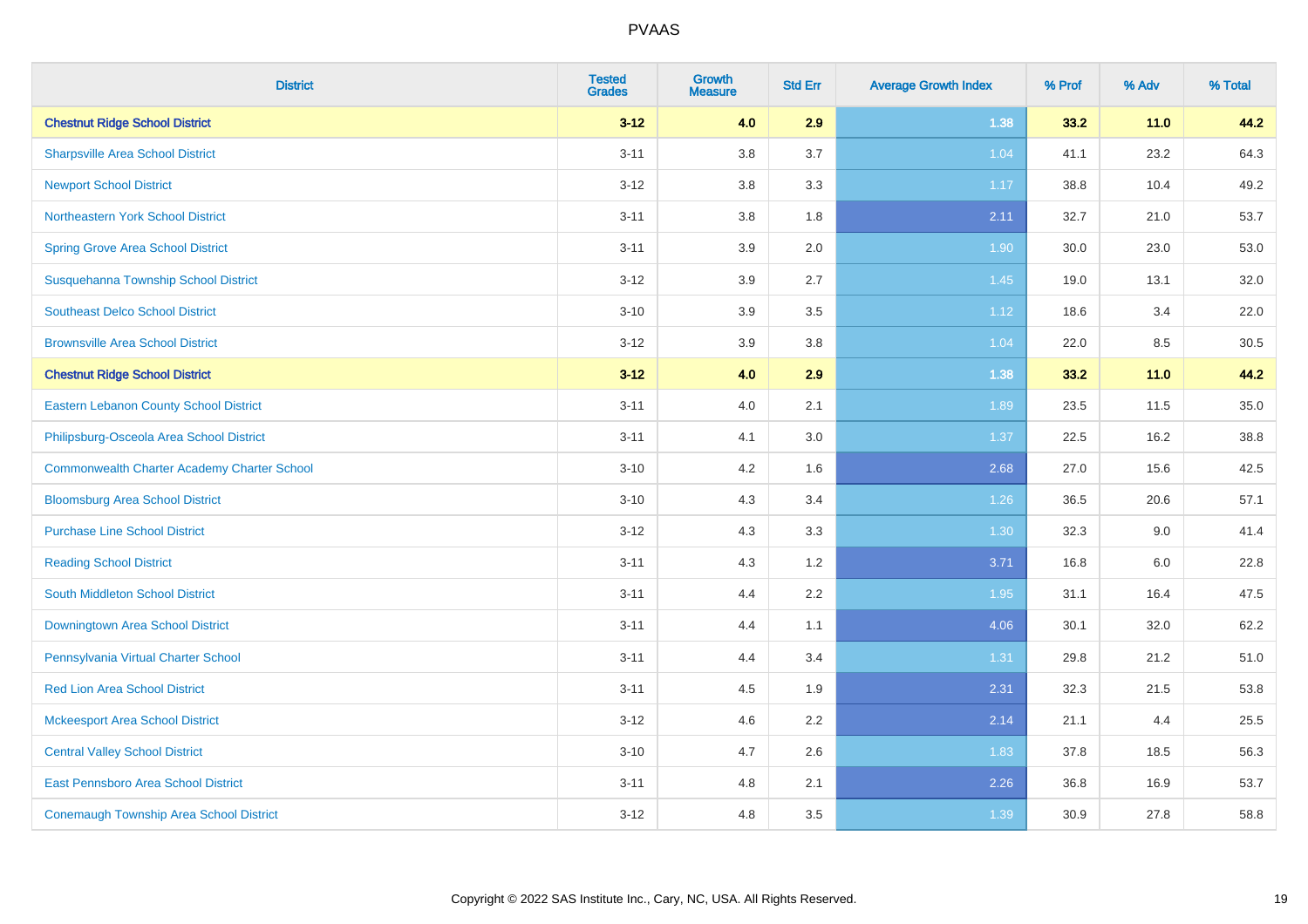| <b>District</b>                                | <b>Tested</b><br><b>Grades</b> | <b>Growth</b><br><b>Measure</b> | <b>Std Err</b> | <b>Average Growth Index</b> | % Prof | % Adv | % Total |
|------------------------------------------------|--------------------------------|---------------------------------|----------------|-----------------------------|--------|-------|---------|
| <b>Chestnut Ridge School District</b>          | $3 - 12$                       | 4.0                             | 2.9            | 1.38                        | 33.2   | 11.0  | 44.2    |
| <b>Wallingford-Swarthmore School District</b>  | $3 - 10$                       | $5.0\,$                         | $2.2\,$        | 2.25                        | 33.3   | 37.1  | 70.4    |
| Johnsonburg Area School District               | $3 - 11$                       | 5.0                             | 3.9            | 1.27                        | 35.5   | 11.8  | 47.4    |
| Aspira Bilingual Cyber Charter School          | $3 - 11$                       | 5.1                             | 5.8            | 0.87                        | 4.8    | 0.0   | 4.8     |
| Hope For Hyndman Charter School                | $3 - 11$                       | 5.1                             | 5.8            | 0.88                        | 14.3   | 7.1   | 21.4    |
| <b>Lower Dauphin School District</b>           | $3 - 11$                       | 5.3                             | 1.8            | 3.03                        | 30.6   | 26.8  | 57.5    |
| <b>Great Valley School District</b>            | $3 - 11$                       | 5.4                             | 2.0            | 2.77                        | 33.8   | 33.5  | 67.3    |
| <b>Galeton Area School District</b>            | $3 - 11$                       | 5.4                             | 5.4            | 1.01                        | 33.3   | 22.2  | 55.6    |
| <b>Pennsbury School District</b>               | $3 - 11$                       | 5.6                             | 1.3            | 4.38                        | 37.7   | 27.7  | 65.4    |
| <b>Crawford Central School District</b>        | $3 - 11$                       | 5.7                             | 2.1            | 2.71                        | 26.4   | 15.8  | 42.1    |
| <b>Wyalusing Area School District</b>          | $3 - 12$                       | 5.7                             | 3.2            | 1.78                        | 38.6   | 12.9  | 51.4    |
| <b>Upper Perkiomen School District</b>         | $3 - 11$                       | 5.7                             | 1.9            | 3.04                        | 25.4   | 19.9  | 45.4    |
| <b>Sayre Area School District</b>              | $3 - 11$                       | 5.8                             | 3.2            | 1.81                        | 30.3   | 21.0  | 51.3    |
| <b>Smethport Area School District</b>          | $3 - 12$                       | 5.8                             | 3.8            | 1.52                        | 24.6   | 20.0  | 44.6    |
| <b>Brandywine Heights Area School District</b> | $3 - 11$                       | 5.8                             | 2.6            | 2.27                        | 27.7   | 28.6  | 56.2    |
| <b>Halifax Area School District</b>            | $3 - 11$                       | 5.8                             | 3.5            | 1.64                        | 32.1   | 18.9  | 50.9    |
| <b>Salisbury Township School District</b>      | $3 - 11$                       | 5.8                             | 3.6            | 1.62                        | 24.4   | 12.6  | 37.0    |
| Huntingdon Area School District                | $3 - 11$                       | 5.8                             | 2.6            | 2.28                        | 27.8   | 17.4  | 45.2    |
| <b>Donegal School District</b>                 | $3 - 12$                       | 5.9                             | 2.2            | 2.72                        | 34.1   | 23.1  | 57.2    |
| Saint Marys Area School District               | $3 - 11$                       | 6.0                             | 2.2            | 2.69                        | 35.4   | 18.3  | 53.7    |
| South Fayette Township School District         | $3 - 11$                       | 6.0                             | 1.8            | 3.33                        | 32.2   | 38.3  | 70.5    |
| <b>Hazleton Area School District</b>           | $3 - 11$                       | 6.0                             | 1.6            | 3.85                        | 20.5   | 9.0   | 29.5    |
| <b>Penncrest School District</b>               | $3 - 11$                       | 6.0                             | 1.9            | 3.24                        | 31.1   | 16.9  | 48.0    |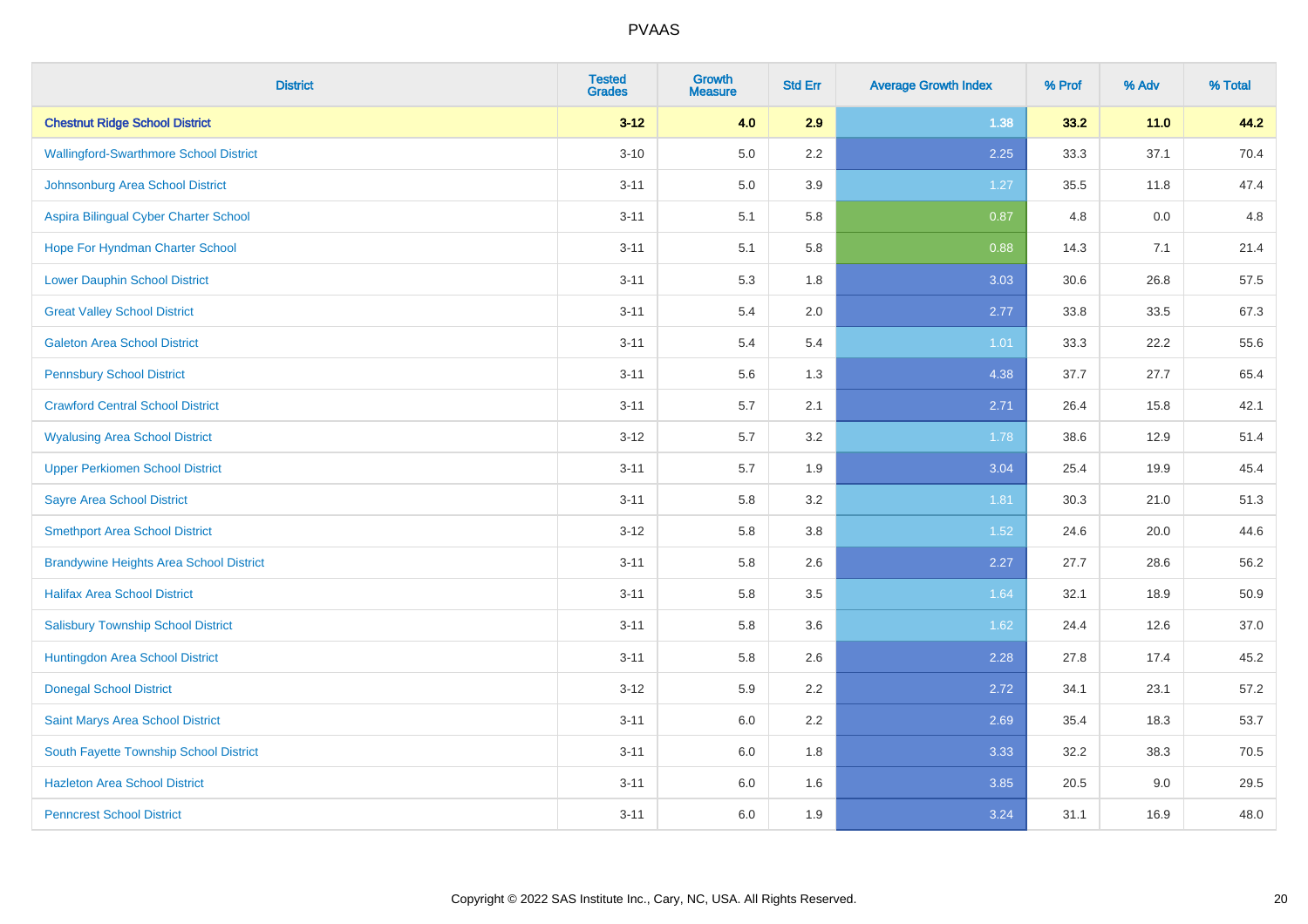| <b>District</b>                                | <b>Tested</b><br><b>Grades</b> | <b>Growth</b><br><b>Measure</b> | <b>Std Err</b> | <b>Average Growth Index</b> | % Prof | % Adv   | % Total |
|------------------------------------------------|--------------------------------|---------------------------------|----------------|-----------------------------|--------|---------|---------|
| <b>Chestnut Ridge School District</b>          | $3 - 12$                       | 4.0                             | 2.9            | 1.38                        | 33.2   | 11.0    | 44.2    |
| Multicultural Academy Charter School           | $9 - 11$                       | 6.0                             | 3.4            | 1.77                        | 12.3   | $0.0\,$ | 12.3    |
| Northern Lehigh School District                | $3 - 12$                       | 6.1                             | 2.5            | 2.42                        | 21.4   | 18.0    | 39.3    |
| South Butler County School District            | $3 - 10$                       | 6.3                             | 2.2            | 2.80                        | 37.8   | 19.2    | 57.0    |
| <b>United School District</b>                  | $3 - 11$                       | 6.3                             | 3.3            | 1.89                        | 38.8   | 16.3    | 55.0    |
| <b>Easton Area School District</b>             | $3 - 12$                       | 6.3                             | 1.3            | 4.91                        | 24.1   | 13.0    | 37.1    |
| <b>Bedford Area School District</b>            | $3 - 11$                       | 6.4                             | 2.4            | 2.68                        | 31.0   | 20.6    | 51.6    |
| People For People Charter School               | $3 - 12$                       | 6.4                             | 5.6            | 1.15                        | 2.4    | 0.0     | 2.4     |
| <b>Tamaqua Area School District</b>            | $3 - 12$                       | 6.5                             | 2.4            | 2.72                        | 34.3   | 17.5    | 51.8    |
| <b>Port Allegany School District</b>           | $3 - 11$                       | 6.5                             | 3.7            | 1.74                        | 26.4   | 11.3    | 37.7    |
| 21st Century Cyber Charter School              | $6 - 12$                       | 6.6                             | 2.1            | 3.16                        | 29.0   | 21.8    | 50.8    |
| <b>Mars Area School District</b>               | $3 - 10$                       | 6.6                             | 1.9            | 3.45                        | 36.7   | 32.4    | 69.1    |
| <b>Mastery Charter School - Hardy Williams</b> | $3 - 11$                       | 6.6                             | 3.0            | 2.21                        | 24.7   | 1.2     | 25.9    |
| <b>Bellefonte Area School District</b>         | $3 - 11$                       | 6.7                             | 2.0            | 3.34                        | 28.8   | 21.5    | 50.2    |
| <b>Abington Heights School District</b>        | $3 - 11$                       | 6.7                             | 1.7            | 4.00                        | 33.8   | 31.7    | 65.5    |
| Pennsylvania Distance Learning Charter School  | $3 - 12$                       | 6.8                             | 3.4            | 1.99                        | 19.8   | $6.2\,$ | 25.9    |
| <b>Northern Potter School District</b>         | $3 - 12$                       | 6.8                             | 4.6            | 1.48                        | 30.6   | 11.1    | 41.7    |
| Northern Tioga School District                 | $3 - 12$                       | 6.8                             | 2.6            | 2.64                        | 25.0   | 16.9    | 41.9    |
| <b>Brookville Area School District</b>         | $3 - 11$                       | 6.8                             | 3.1            | 2.19                        | 46.1   | 14.6    | 60.7    |
| Ephrata Area School District                   | $3 - 11$                       | 6.8                             | 1.7            | 4.08                        | 31.6   | 17.1    | 48.8    |
| <b>Muncy School District</b>                   | $3 - 11$                       | 6.9                             | 3.3            | 2.12                        | 37.6   | 18.8    | 56.4    |
| <b>William Penn School District</b>            | $3 - 12$                       | 7.0                             | 1.9            | 3.61                        | 14.0   | 7.2     | 21.3    |
| <b>Bentworth School District</b>               | $3 - 11$                       | 7.0                             | 3.0            | 2.36                        | 26.6   | 17.0    | 43.6    |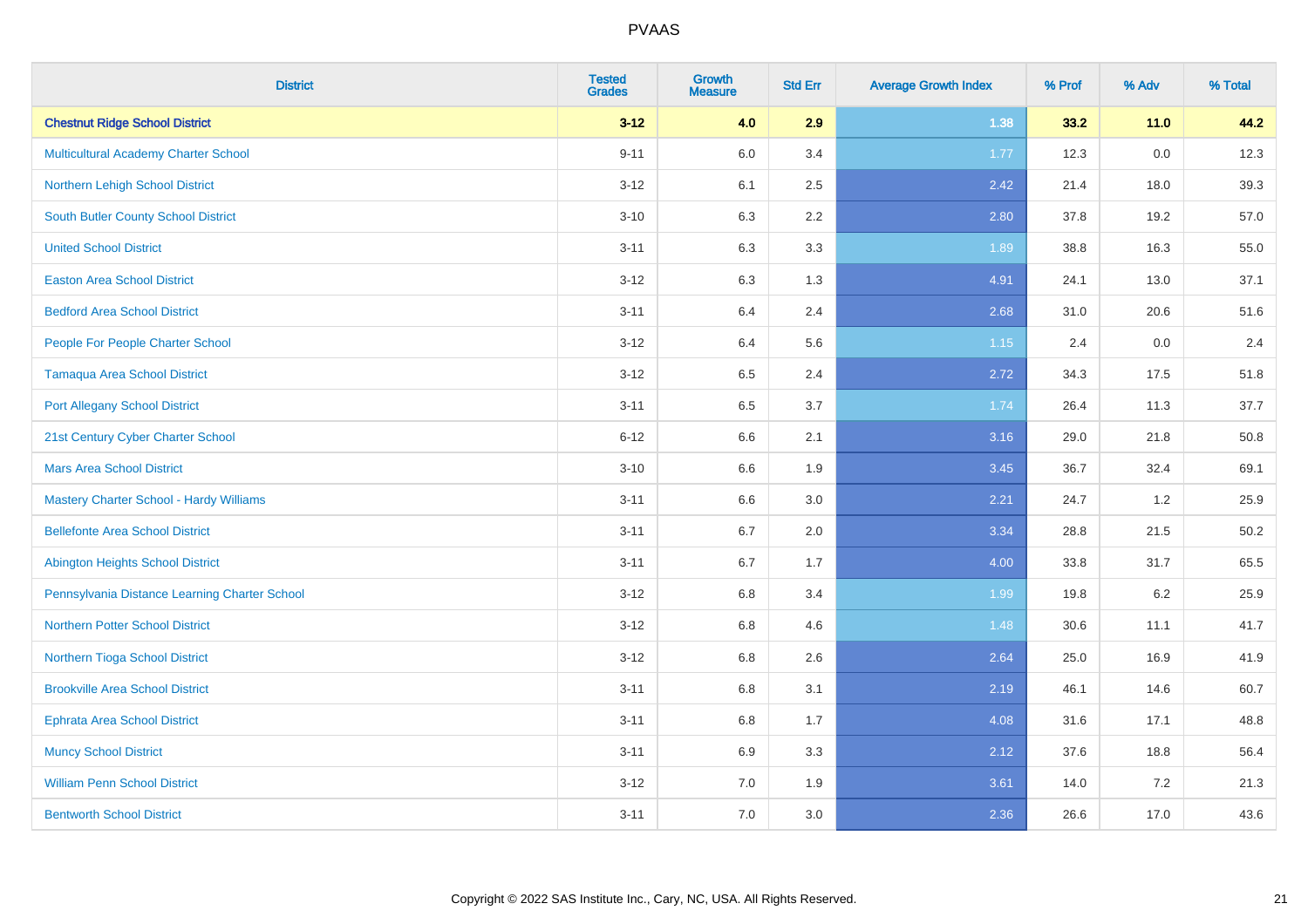| <b>District</b>                               | <b>Tested</b><br><b>Grades</b> | <b>Growth</b><br><b>Measure</b> | <b>Std Err</b> | <b>Average Growth Index</b> | % Prof | % Adv   | % Total |
|-----------------------------------------------|--------------------------------|---------------------------------|----------------|-----------------------------|--------|---------|---------|
| <b>Chestnut Ridge School District</b>         | $3 - 12$                       | 4.0                             | 2.9            | 1.38                        | 33.2   | $11.0$  | 44.2    |
| Leechburg Area School District                | $3 - 11$                       | 7.0                             | 3.9            | 1.79                        | 37.7   | $4.9\,$ | 42.6    |
| <b>Penn Manor School District</b>             | $3 - 11$                       | 7.1                             | 1.5            | 4.82                        | 26.7   | 20.5    | 47.2    |
| <b>Elizabethtown Area School District</b>     | $3 - 12$                       | 7.1                             | 1.7            | 4.19                        | 36.4   | 27.6    | 64.0    |
| <b>Esperanza Cyber Charter School</b>         | $3 - 11$                       | 7.1                             | 6.1            | $1.15$                      | 8.8    | 2.9     | 11.8    |
| <b>Conrad Weiser Area School District</b>     | $3 - 11$                       | 7.1                             | 2.1            | 3.34                        | 28.2   | 14.4    | 42.6    |
| Dr Robert Ketterer Charter School Inc         | $6 - 12$                       | 7.1                             | 4.3            | 1.66                        | 7.3    | 1.7     | 9.0     |
| <b>Dover Area School District</b>             | $3 - 12$                       | 7.1                             | 1.9            | 3.78                        | 33.0   | 18.7    | 51.7    |
| <b>Phoenixville Area School District</b>      | $3 - 11$                       | 7.3                             | 1.8            | 3.96                        | 32.3   | 27.6    | 59.8    |
| <b>York Suburban School District</b>          | $3 - 11$                       | 7.4                             | 2.1            | 3.55                        | 24.9   | 31.2    | 56.1    |
| <b>Pennridge School District</b>              | $3 - 10$                       | 7.4                             | 1.5            | 5.10                        | 32.0   | 27.6    | 59.6    |
| <b>Hampton Township School District</b>       | $3 - 11$                       | 7.4                             | 2.0            | 3.79                        | 37.9   | 39.2    | 77.0    |
| <b>Radnor Township School District</b>        | $3 - 12$                       | 7.5                             | 1.9            | 4.03                        | 33.0   | 38.3    | 71.3    |
| <b>Stroudsburg Area School District</b>       | $3 - 11$                       | 7.5                             | 1.6            | 4.70                        | 30.4   | 18.3    | 48.7    |
| <b>Bald Eagle Area School District</b>        | $3 - 11$                       | 7.6                             | 2.5            | 3.00                        | 31.6   | 15.6    | 47.3    |
| <b>Conewago Valley School District</b>        | $3 - 12$                       | 7.6                             | 1.7            | 4.46                        | 41.3   | 19.4    | 60.6    |
| <b>Avon Grove School District</b>             | $3 - 10$                       | 7.6                             | 1.4            | 5.29                        | 33.7   | 33.2    | 67.0    |
| <b>Juniata County School District</b>         | $3 - 12$                       | 7.7                             | 2.0            | 3.81                        | 22.9   | 18.9    | 41.8    |
| <b>Palisades School District</b>              | $3 - 11$                       | 7.7                             | 2.9            | 2.66                        | 27.8   | 20.3    | 48.1    |
| <b>Keystone School District</b>               | $3 - 11$                       | 7.8                             | 5.7            | 1.37                        | 35.0   | 45.0    | 80.0    |
| <b>Glendale School District</b>               | $3 - 10$                       | 7.9                             | $3.5\,$        | 2.25                        | 42.6   | 9.3     | 51.8    |
| <b>Mastery Charter School - Thomas Campus</b> | $3 - 10$                       | 7.9                             | 5.7            | 1.39                        | 12.5   | 0.0     | 12.5    |
| Pennsylvania Leadership Charter School        | $3 - 11$                       | 8.0                             | 1.9            | 4.22                        | 33.1   | 27.8    | 60.9    |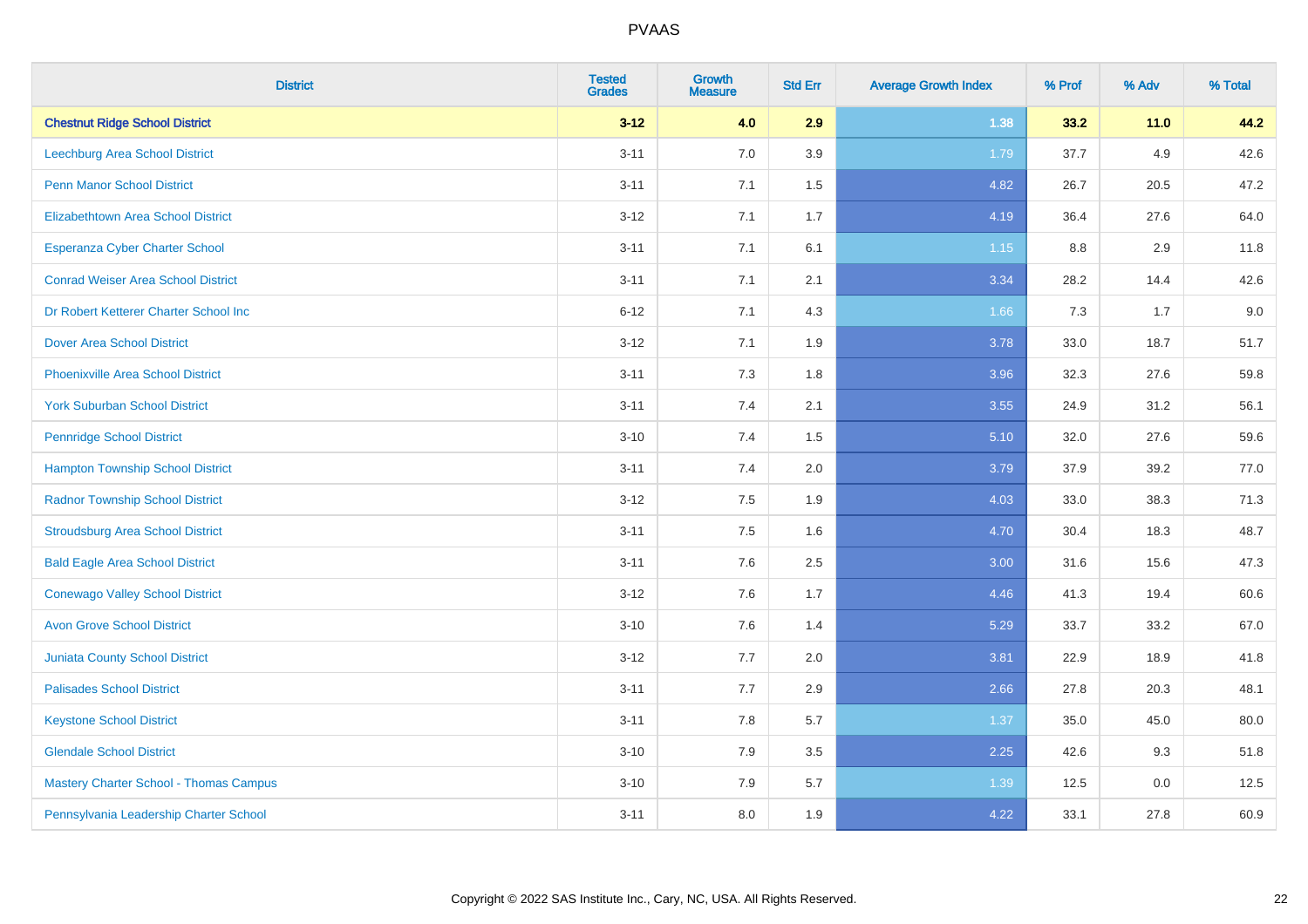| <b>District</b>                                | <b>Tested</b><br><b>Grades</b> | <b>Growth</b><br><b>Measure</b> | <b>Std Err</b> | <b>Average Growth Index</b> | % Prof | % Adv  | % Total |
|------------------------------------------------|--------------------------------|---------------------------------|----------------|-----------------------------|--------|--------|---------|
| <b>Chestnut Ridge School District</b>          | $3 - 12$                       | 4.0                             | 2.9            | 1.38                        | 33.2   | $11.0$ | 44.2    |
| <b>Dallas School District</b>                  | $3 - 11$                       | 8.1                             | 2.1            | 3.87                        | 32.4   | 22.4   | 54.8    |
| <b>Benton Area School District</b>             | $3 - 10$                       | 8.1                             | 4.0            | 2.01                        | 35.7   | 28.6   | 64.3    |
| <b>Cornwall-Lebanon School District</b>        | $3 - 11$                       | 8.2                             | 1.6            | 5.24                        | 28.0   | 20.5   | 48.6    |
| <b>Blue Ridge School District</b>              | $3 - 11$                       | 8.3                             | 3.7            | 2.24                        | 29.6   | 9.3    | 38.9    |
| <b>Fairview School District</b>                | $3 - 11$                       | 8.3                             | 2.4            | 3.43                        | 41.9   | 34.9   | 76.7    |
| <b>Canton Area School District</b>             | $3 - 11$                       | 8.4                             | 2.9            | 2.92                        | 13.8   | 23.0   | 36.8    |
| Northern York County School District           | $3 - 11$                       | 8.4                             | 1.8            | 4.63                        | 24.3   | 23.1   | 47.4    |
| <b>Neshaminy School District</b>               | $3 - 11$                       | 8.6                             | 1.3            | 6.56                        | 31.3   | 23.9   | 55.2    |
| Oil City Area School District                  | $3 - 11$                       | 8.6                             | 2.4            | 3.56                        | 29.1   | 13.1   | 42.2    |
| <b>West Allegheny School District</b>          | $3 - 12$                       | 8.6                             | 2.0            | 4.34                        | 37.3   | 27.2   | 64.5    |
| <b>Lower Moreland Township School District</b> | $3 - 11$                       | 8.7                             | 2.0            | 4.35                        | 38.2   | 33.2   | 71.4    |
| <b>Tredyffrin-Easttown School District</b>     | $3 - 10$                       | 8.7                             | 2.4            | 3.57                        | 35.2   | 35.8   | 71.0    |
| <b>Homer-Center School District</b>            | $3 - 11$                       | 8.8                             | 3.5            | 2.53                        | 38.0   | 17.7   | 55.8    |
| Kane Area School District                      | $3 - 10$                       | 8.8                             | 2.9            | 3.07                        | 31.4   | 19.8   | 51.2    |
| <b>Wallenpaupack Area School District</b>      | $3 - 11$                       | 8.8                             | 2.1            | 4.28                        | 28.5   | 18.9   | 47.4    |
| <b>East Penn School District</b>               | $3 - 11$                       | 8.9                             | 1.2            | 7.61                        | 32.8   | 26.4   | 59.2    |
| <b>Spring Cove School District</b>             | $3 - 11$                       | 9.1                             | 2.4            | 3.77                        | 31.8   | 25.4   | 57.1    |
| <b>Millcreek Township School District</b>      | $3 - 11$                       | 9.1                             | 1.4            | 6.61                        | 34.5   | 30.1   | 64.6    |
| <b>Pine-Richland School District</b>           | $3 - 11$                       | 9.3                             | 1.7            | 5.56                        | 42.3   | 35.8   | 78.1    |
| <b>Valley View School District</b>             | $3 - 11$                       | 9.3                             | 2.2            | 4.18                        | 26.6   | 23.1   | 49.7    |
| <b>Kutztown Area School District</b>           | $3 - 12$                       | 9.3                             | 2.8            | 3.34                        | 38.5   | 14.6   | 53.2    |
| <b>Apollo-Ridge School District</b>            | $3-12$                         | 9.5                             | 3.0            | 3.23                        | 34.0   | 9.4    | 43.4    |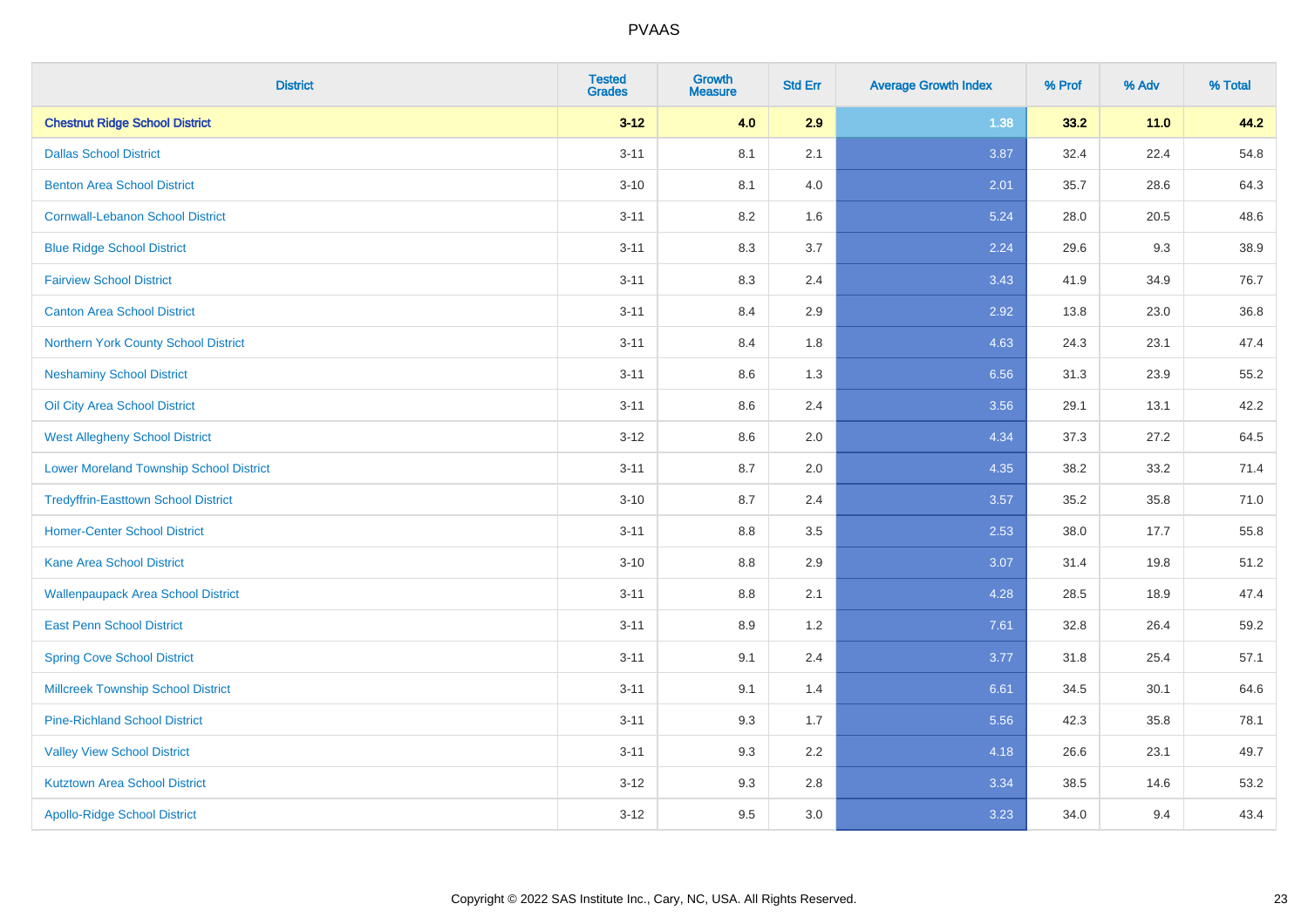| <b>District</b>                          | <b>Tested</b><br><b>Grades</b> | <b>Growth</b><br><b>Measure</b> | <b>Std Err</b> | <b>Average Growth Index</b> | % Prof | % Adv  | % Total |
|------------------------------------------|--------------------------------|---------------------------------|----------------|-----------------------------|--------|--------|---------|
| <b>Chestnut Ridge School District</b>    | $3 - 12$                       | 4.0                             | 2.9            | 1.38                        | 33.2   | $11.0$ | 44.2    |
| <b>Avon Grove Charter School</b>         | $3 - 11$                       | 9.8                             | 3.1            | 3.18                        | 32.4   | 26.0   | 58.4    |
| <b>Armstrong School District</b>         | $3 - 11$                       | 9.8                             | 1.6            | 6.22                        | 32.8   | 24.6   | 57.4    |
| <b>Oswayo Valley School District</b>     | $3 - 12$                       | 9.9                             | 5.1            | 1.93                        | 26.5   | 44.1   | 70.6    |
| <b>Fleetwood Area School District</b>    | $3 - 10$                       | 10.4                            | 2.0            | 5.19                        | 31.7   | 25.8   | 57.5    |
| <b>Warrior Run School District</b>       | $3 - 11$                       | 10.5                            | 2.7            | 3.86                        | 34.1   | 16.8   | 50.9    |
| <b>Manheim Township School District</b>  | $3-12$                         | 10.9                            | 1.5            | 7.51                        | 30.9   | 31.0   | 61.9    |
| <b>Methacton School District</b>         | $3 - 11$                       | 11.0                            | 1.6            | 6.94                        | 36.0   | 33.6   | 69.6    |
| <b>West Perry School District</b>        | $3 - 11$                       | 11.0                            | 2.3            | 4.76                        | 26.9   | 20.5   | 47.4    |
| Lampeter-Strasburg School District       | $3 - 12$                       | 11.0                            | 1.9            | 5.69                        | 35.4   | 32.3   | 67.7    |
| <b>Wilmington Area School District</b>   | $3 - 11$                       | 11.1                            | 3.3            | 3.37                        | 29.8   | 26.2   | 56.0    |
| <b>Belle Vernon Area School District</b> | $3 - 11$                       | 11.1                            | 2.3            | 4.88                        | 31.6   | 25.4   | 57.1    |
| <b>Steel Valley School District</b>      | $3 - 11$                       | 11.1                            | 3.3            | 3.33                        | 34.8   | 10.1   | 44.9    |
| <b>Upper Darby School District</b>       | $3 - 12$                       | 11.2                            | 1.4            | 8.28                        | 23.8   | 11.8   | 35.6    |
| <b>Greenwood School District</b>         | $3 - 11$                       | 11.3                            | 3.6            | 3.14                        | 31.2   | 32.8   | 63.9    |
| <b>Franklin Regional School District</b> | $3 - 11$                       | 11.3                            | 1.8            | 6.13                        | 30.0   | 35.0   | 65.0    |
| <b>Lehighton Area School District</b>    | $3 - 11$                       | 11.4                            | 2.4            | 4.84                        | 30.5   | 24.9   | 55.3    |
| <b>Line Mountain School District</b>     | $3 - 11$                       | 11.7                            | 3.9            | 3.01                        | 40.4   | 42.3   | 82.7    |
| <b>Whitehall-Coplay School District</b>  | $3 - 11$                       | 11.8                            | 1.7            | 7.06                        | 32.3   | 21.7   | 54.0    |
| <b>Indiana Area School District</b>      | $3 - 11$                       | 12.0                            | 2.0            | 5.98                        | 30.0   | 30.4   | 60.3    |
| <b>Blue Mountain School District</b>     | $3 - 10$                       | 12.2                            | 2.1            | 5.81                        | 30.7   | 26.1   | 56.8    |
| <b>Quaker Valley School District</b>     | $3 - 11$                       | 12.2                            | 2.5            | 4.90                        | 39.5   | 26.4   | 65.9    |
| <b>Montrose Area School District</b>     | $3 - 10$                       | 12.3                            | 2.8            | 4.41                        | 37.8   | 28.9   | 66.7    |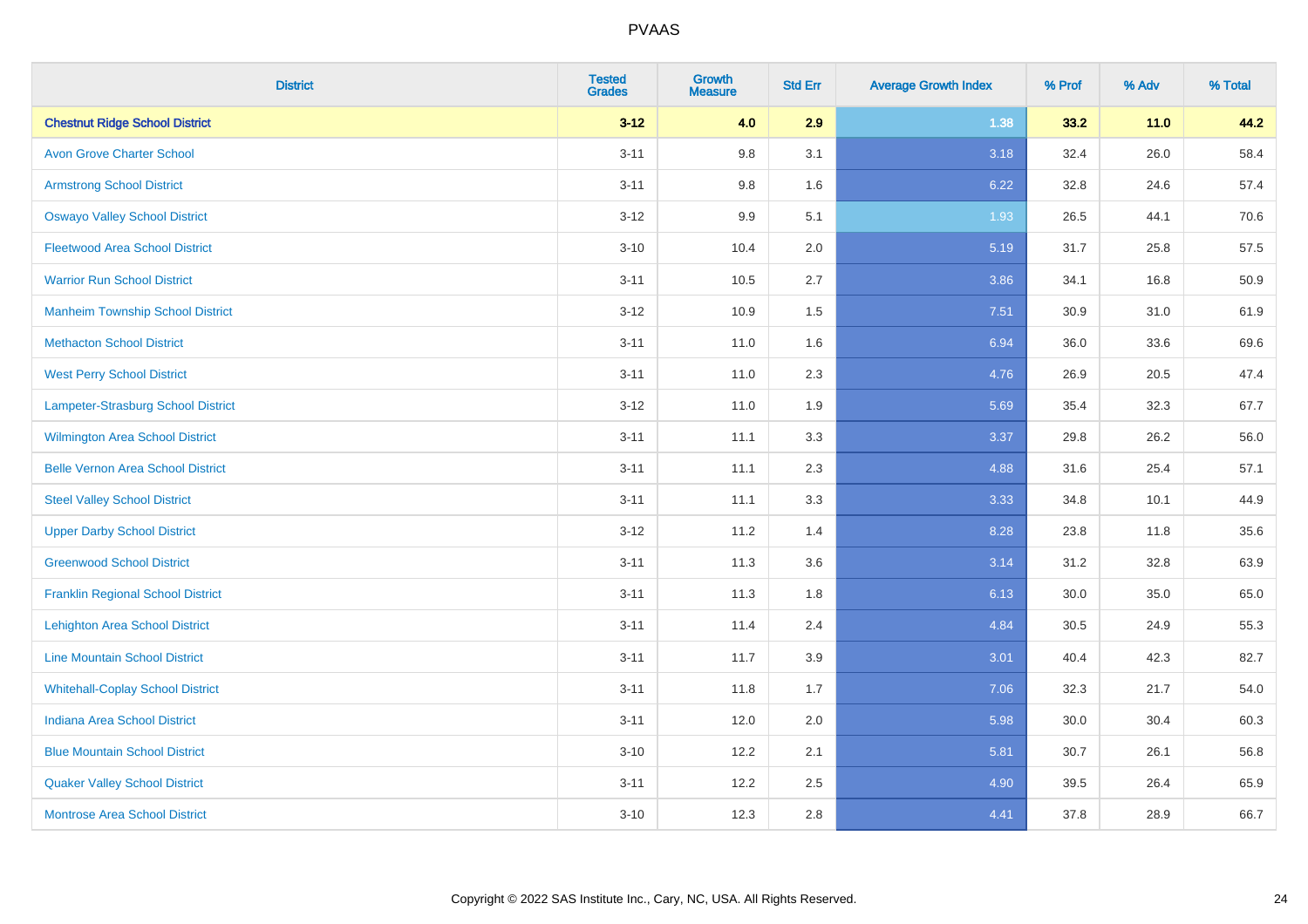| <b>District</b>                                 | <b>Tested</b><br><b>Grades</b> | <b>Growth</b><br><b>Measure</b> | <b>Std Err</b> | <b>Average Growth Index</b> | % Prof | % Adv  | % Total |
|-------------------------------------------------|--------------------------------|---------------------------------|----------------|-----------------------------|--------|--------|---------|
| <b>Chestnut Ridge School District</b>           | $3 - 12$                       | 4.0                             | 2.9            | 1.38                        | 33.2   | $11.0$ | 44.2    |
| <b>Mifflin County School District</b>           | $3 - 11$                       | 12.3                            | 1.6            | 7.69                        | 35.1   | 15.1   | 50.3    |
| <b>Cocalico School District</b>                 | $3 - 11$                       | 12.3                            | 1.9            | 6.48                        | 28.2   | 32.3   | 60.5    |
| <b>Allegheny-Clarion Valley School District</b> | $3 - 10$                       | 12.3                            | 4.1            | 3.03                        | 33.3   | 19.0   | 52.4    |
| <b>Manheim Central School District</b>          | $3 - 11$                       | 12.8                            | 2.0            | 6.52                        | 27.8   | 35.4   | 63.2    |
| Pen Argyl Area School District                  | $3 - 12$                       | 12.8                            | 2.5            | 5.10                        | 28.5   | 23.8   | 52.3    |
| <b>Central York School District</b>             | $3 - 12$                       | 12.9                            | 1.5            | 8.64                        | 31.4   | 24.1   | 55.5    |
| <b>Laurel School District</b>                   | $3 - 11$                       | 13.0                            | 3.1            | 4.19                        | 30.3   | 15.7   | 46.1    |
| <b>North Pocono School District</b>             | $3 - 11$                       | 13.1                            | 3.7            | 3.54                        | 31.4   | 33.3   | 64.7    |
| Maritime Academy Charter School                 | $3 - 10$                       | 13.2                            | 3.1            | 4.29                        | 24.0   | 1.3    | 25.3    |
| <b>Lakeland School District</b>                 | $3 - 11$                       | 13.3                            | 2.8            | 4.80                        | 22.2   | 21.2   | 43.4    |
| <b>Tuscarora School District</b>                | $3 - 11$                       | 13.4                            | 2.2            | 6.20                        | 37.1   | 26.3   | 63.4    |
| <b>Hempfield School District</b>                | $3 - 11$                       | 13.4                            | 1.3            | 10.53                       | 29.9   | 36.8   | 66.7    |
| <b>Harbor Creek School District</b>             | $3 - 11$                       | 13.4                            | 2.3            | 5.80                        | 34.5   | 40.7   | 75.2    |
| <b>Council Rock School District</b>             | $3 - 11$                       | 13.5                            | 1.1            | 12.27                       | 32.0   | 35.4   | 67.4    |
| <b>Iroquois School District</b>                 | $3 - 11$                       | 13.6                            | 2.8            | 4.83                        | 33.3   | 16.0   | 49.4    |
| <b>Upper Saint Clair School District</b>        | $3 - 11$                       | 13.8                            | 1.8            | 7.86                        | 32.2   | 44.5   | 76.7    |
| <b>Upper Merion Area School District</b>        | $3 - 11$                       | 14.0                            | 2.0            | 7.15                        | 34.4   | 32.6   | 67.0    |
| <b>Hermitage School District</b>                | $3 - 12$                       | 14.0                            | 2.5            | 5.59                        | 34.0   | 27.0   | 61.0    |
| <b>Peters Township School District</b>          | $3 - 11$                       | 14.1                            | 1.7            | 8.16                        | 35.2   | 41.6   | 76.8    |
| Penns Valley Area School District               | $3 - 12$                       | 14.1                            | 2.6            | 5.33                        | 29.6   | 23.3   | 52.9    |
| Capital Area School for the Arts Charter School | $9 - 11$                       | 14.2                            | 4.5            | 3.13                        | 27.5   | 30.0   | 57.5    |
| <b>Agora Cyber Charter School</b>               | $3 - 11$                       | 14.6                            | 2.4            | 6.03                        | 24.7   | 19.5   | 44.2    |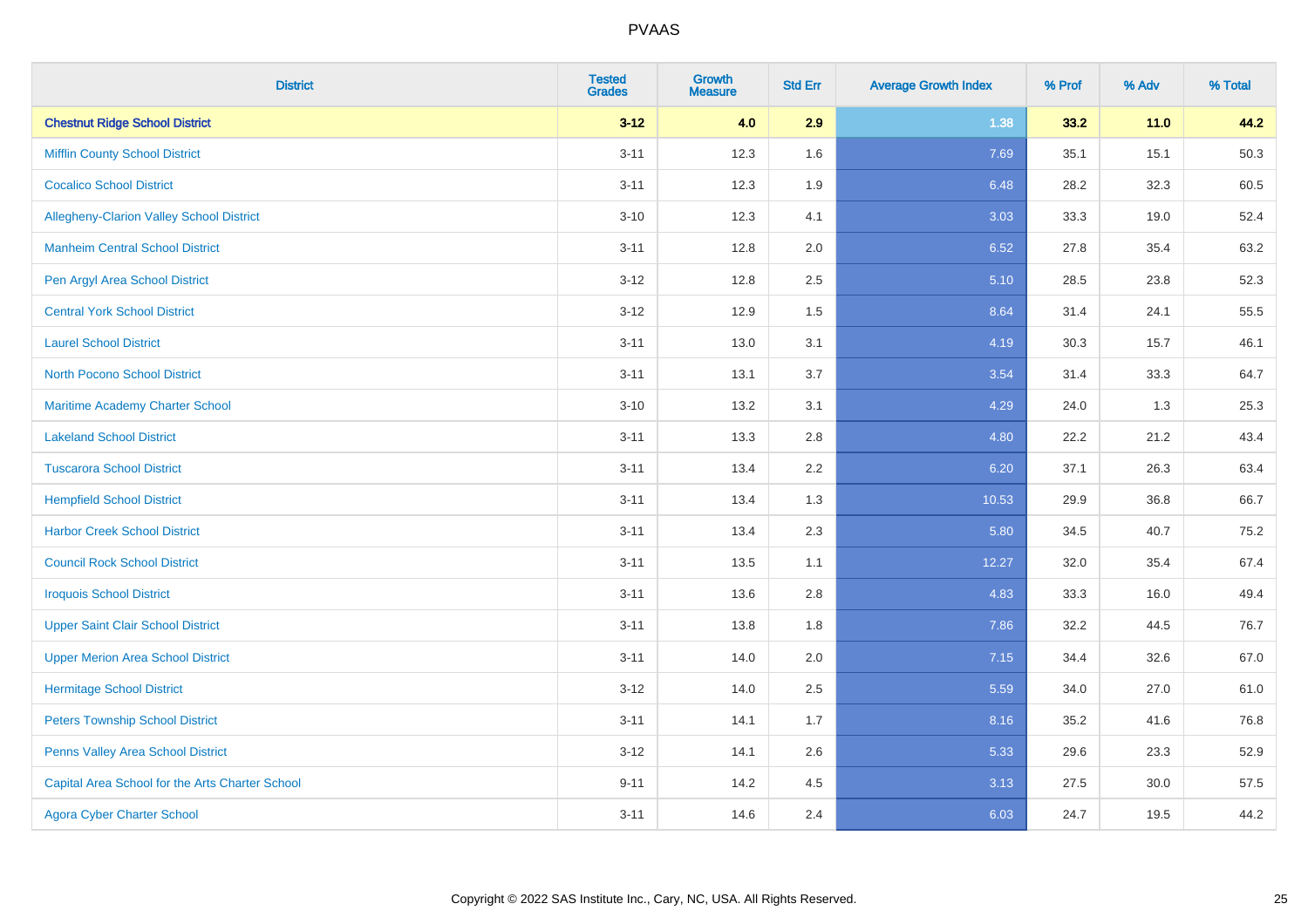| <b>District</b>                               | <b>Tested</b><br><b>Grades</b> | <b>Growth</b><br><b>Measure</b> | <b>Std Err</b> | <b>Average Growth Index</b> | % Prof | % Adv  | % Total |
|-----------------------------------------------|--------------------------------|---------------------------------|----------------|-----------------------------|--------|--------|---------|
| <b>Chestnut Ridge School District</b>         | $3 - 12$                       | 4.0                             | 2.9            | 1.38                        | 33.2   | $11.0$ | 44.2    |
| <b>Coudersport Area School District</b>       | $3 - 11$                       | 14.8                            | 3.4            | 4.33                        | 34.7   | 28.0   | 62.7    |
| <b>Lake-Lehman School District</b>            | $3 - 11$                       | 14.9                            | 2.8            | 5.34                        | 25.8   | 22.5   | 48.3    |
| <b>Southern York County School District</b>   | $3 - 11$                       | 15.5                            | 1.8            | 8.48                        | 37.6   | 29.2   | 66.8    |
| <b>Central Bucks School District</b>          | $3 - 11$                       | 15.5                            | 0.9            | 17.94                       | 34.8   | 41.4   | 76.2    |
| <b>Delaware Valley School District</b>        | $3 - 11$                       | 15.7                            | 1.6            | 9.62                        | 36.7   | 32.1   | 68.8    |
| <b>Punxsutawney Area School District</b>      | $3 - 11$                       | 15.8                            | 2.7            | 5.83                        | 18.6   | 29.0   | 47.6    |
| <b>Unionville-Chadds Ford School District</b> | $3 - 11$                       | 15.8                            | 1.7            | 9.12                        | 31.2   | 48.0   | 79.2    |
| Palmyra Area School District                  | $3 - 11$                       | 16.2                            | 1.8            | 9.02                        | 38.8   | 34.0   | 72.8    |
| <b>Upper Dauphin Area School District</b>     | $3 - 11$                       | 16.5                            | 5.1            | 3.26                        | 37.5   | 26.8   | 64.3    |
| <b>Spring-Ford Area School District</b>       | $3 - 11$                       | 16.6                            | 1.2            | 14.02                       | 30.4   | 45.3   | 75.7    |
| <b>West Branch Area School District</b>       | $3 - 11$                       | 17.0                            | 3.3            | 5.20                        | 47.1   | 19.1   | 66.2    |
| North Penn School District                    | $3 - 11$                       | 17.6                            | 1.0            | 17.53                       | 30.8   | 35.7   | 66.4    |
| <b>Fox Chapel Area School District</b>        | $3 - 11$                       | 17.6                            | 1.9            | 9.47                        | 22.9   | 52.0   | 74.9    |
| <b>Pequea Valley School District</b>          | $3 - 11$                       | 18.0                            | 3.1            | 5.74                        | 29.2   | 37.5   | 66.7    |
| North Allegheny School District               | $3 - 11$                       | 18.0                            | 1.3            | 14.25                       | 30.5   | 42.9   | 73.4    |
| <b>Danville Area School District</b>          | $3 - 11$                       | 18.4                            | 2.6            | 7.19                        | 32.0   | 46.1   | 78.1    |
| <b>Souderton Area School District</b>         | $3 - 11$                       | 18.5                            | 1.4            | 12.86                       | 39.2   | 31.2   | 70.4    |
| <b>Cumberland Valley School District</b>      | $3 - 12$                       | 18.6                            | 1.2            | 15.79                       | 31.3   | 39.2   | 70.5    |
| <b>Lower Merion School District</b>           | $3 - 11$                       | 18.9                            | 1.2            | 15.42                       | 29.4   | 48.6   | 78.0    |
| <b>Saucon Valley School District</b>          | $3 - 11$                       | 18.9                            | 2.2            | 8.48                        | 26.0   | 39.6   | 65.6    |
| <b>Berlin Brothersvalley School District</b>  | $3 - 11$                       | 19.6                            | 4.0            | 4.93                        | 28.3   | 41.3   | 69.6    |
| <b>Dallastown Area School District</b>        | $3 - 11$                       | 19.9                            | 1.4            | 14.14                       | 36.8   | 34.2   | 71.0    |